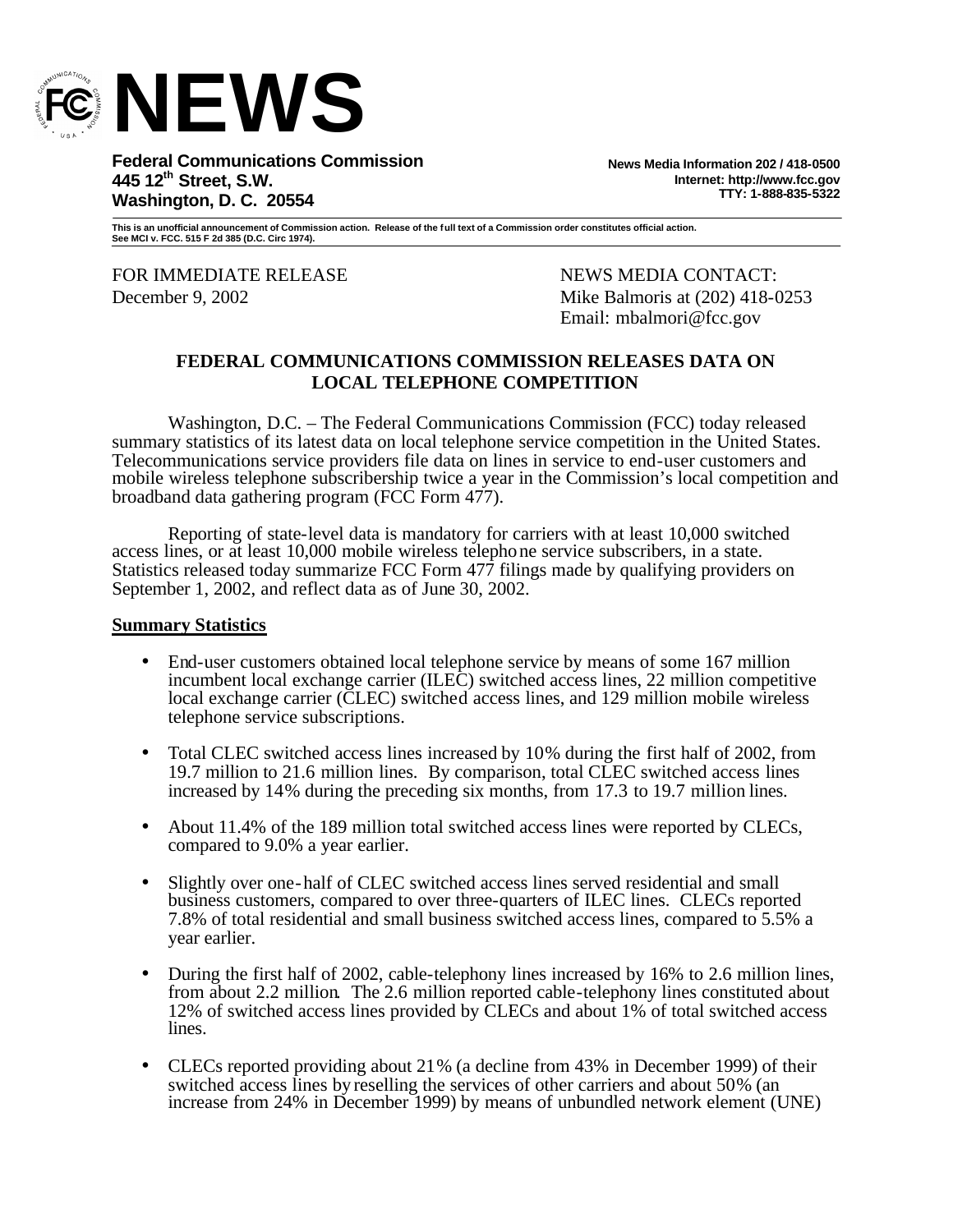loops leased from other carriers. The remainder of CLEC lines was provided over localloop facilities owned by the CLECs.

- ILECs reported providing about 29% more UNE loops with switching to other carriers at the end of June 2002 than they reported six months earlier (7.5 million compared to 5.8 million) and about 10% more UNE loops without switching (about 4.1 million compared to 3.7 million).
- At least one CLEC was serving local telephone service end-user customers in 67% of the nation's zip codes at the end of June 2002, up from 60% a year earlier. About 93% of United States households resided in these zip codes. CLECs reported customers in all 50 states, the District of Columbia, and Puerto Rico.

As additional information becomes available, it will be routinely posted on the Commission's Internet site.

The statistical summary is available in the FCC's Reference Information Center, Courtyard Level, 445 12thStreet, S.W. Copies may be purchased from the Commission's duplicating contractor, Qualex International, Portals II, 445 12th Street, S.W., Room CY-B402, Washington, D.C., telephone (202) 863-2893, facsimile (202) 863-2898, or via e-mail qualexint@aol.com. The statistical summary can also be downloaded from the **FCC-State Link** Internet site at www.fcc.gov/wcb/stats.

- FCC -

Wireline Competition Bureau contacts: Industry Analysis and Technology Division at (202) 418-0940, TTY (202) 418-0484.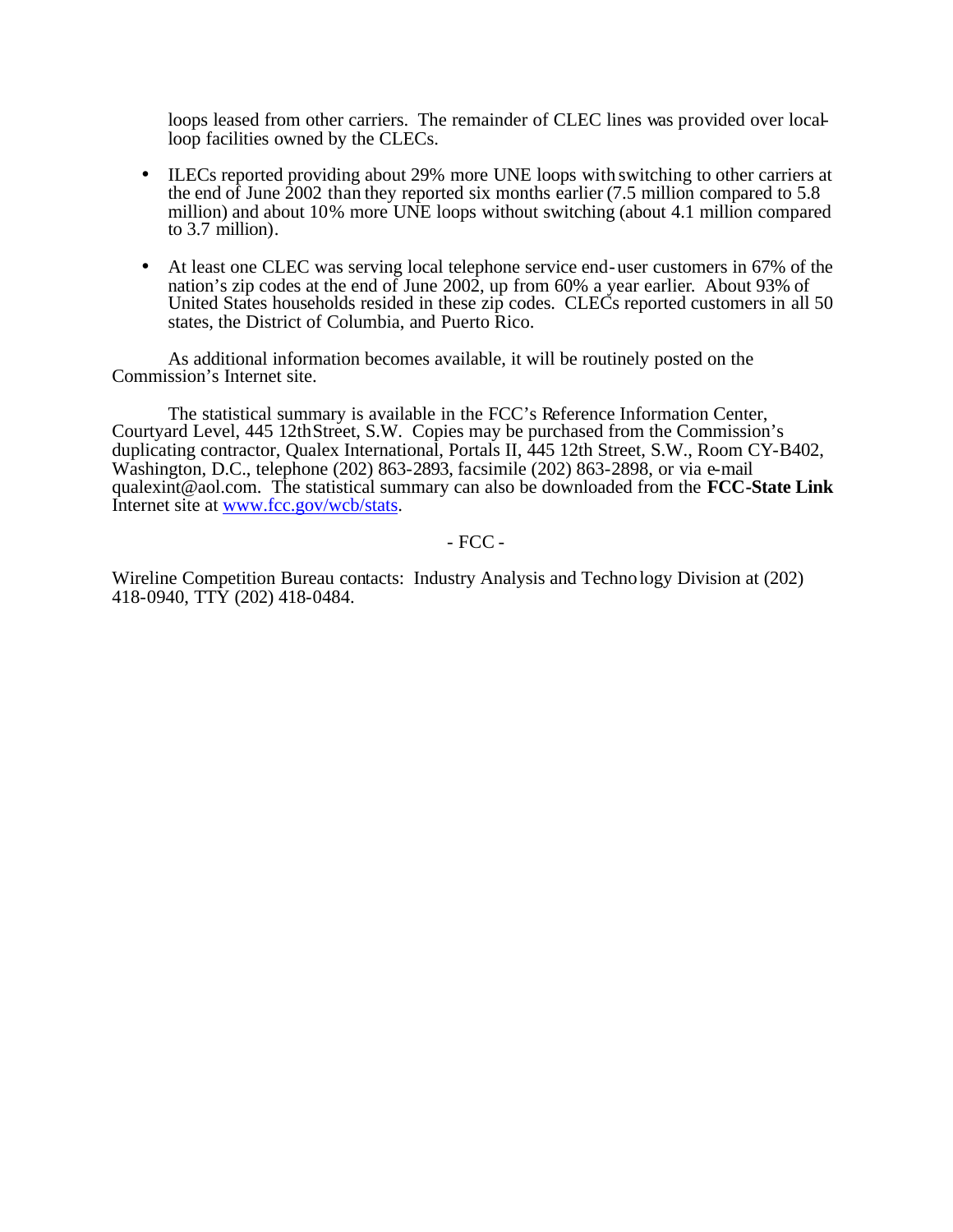

This report is available for reference in the FCC's Information Center at 445 12th Street, S.W., Courtyard Level. Copies may be purchased by calling Qualex International, Portals II, 445 12th Street, S.W., Room CY-B402, Washington, DC 20554, telephone 202-863-2893, facsimile 202-863-2898, or via e-mail qualexint@aol.com. The report can also be downloaded from the **FCC-State Link** Internet site at www.fcc.gov/wcb/stats.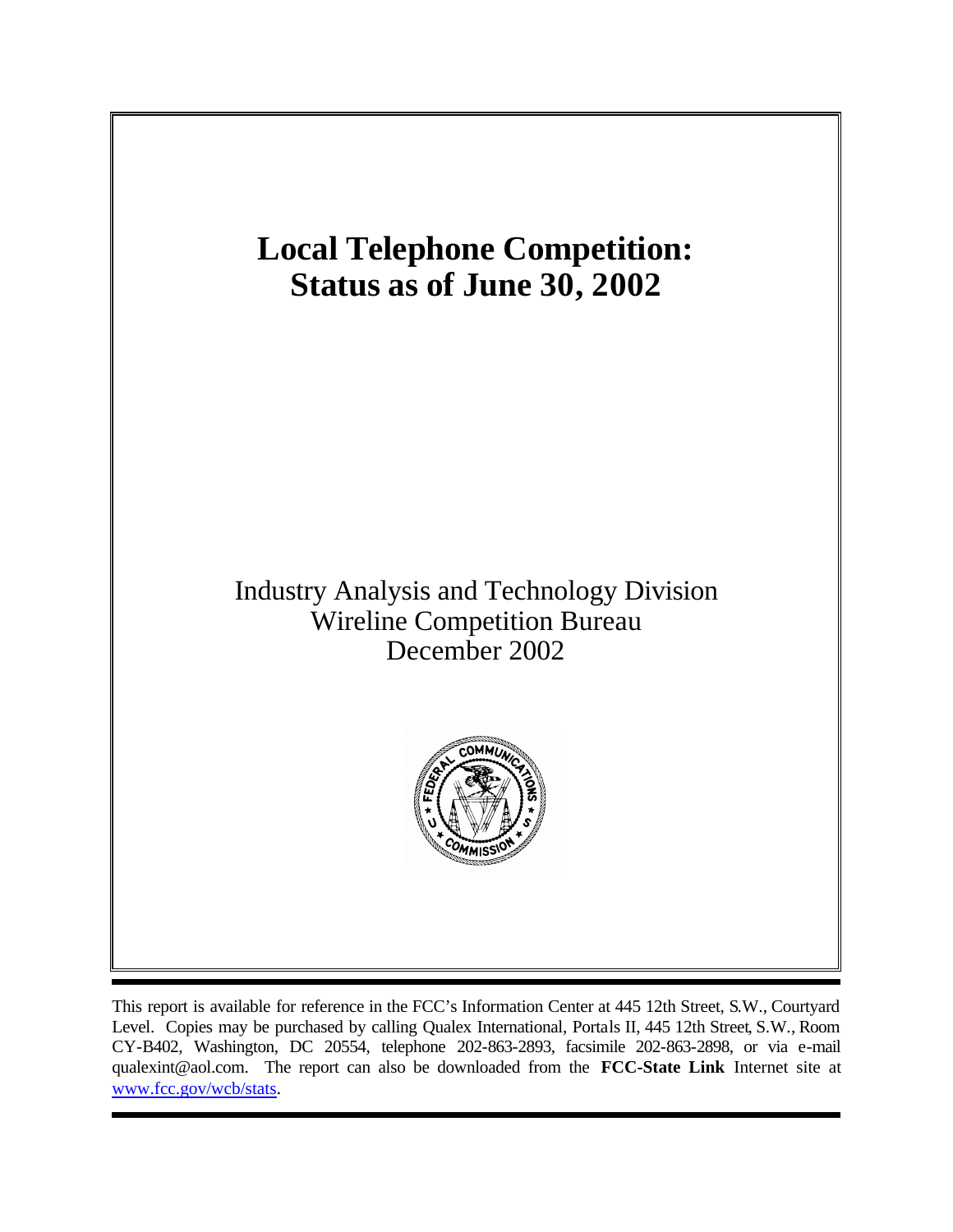# **Local Telephone Competition: Status as of June 30, 2002**

We present here summary statistics of the latest data on local telephone service competition in the United States as reported in the Commission's local competition and broadband data gathering program (FCC Form 477). The summary statistics provide a snapshot of local telephone service competition based on switched access lines in service and state-specific mobile wireless telephone subscribership as of June 30, 2002. 1

Based on the latest information now available, readers can draw the following broad conclusions:

- Competitive local exchange carriers (CLECs) reported 21.6 million (or 11.4%) of the approximately 189 million nationwide switched access lines in service at the end of June 2002, compared to 19.7 million (or 10.3% of nationwide lines) in December 2001. This represents an 10% growth in CLEC market size during the first half of 2002. See Table 1.
- Slightly more than one-half of reported CLEC switched access lines served residential and small business customers, compared to over three-quarters of incumbent local exchange carrier (ILEC) lines. See Table 2*.*
- CLECs reported providing about 29% of switched access lines over their own local loop facilities.<sup>2</sup> To serve the remainder, CLECs resold the services of other carriers or used unbundled network element (UNE) loops that they leased from other carriers.<sup>3</sup> See Table 3.

 $\overline{\phantom{a}}$ 

<sup>&</sup>lt;sup>1</sup> Qualifying carriers reported data as of June 30, 2002 in FCC Form 477 filings due on September 1, 2002. Qualification status is determined separately for each state. If a carrier, or its holding company, has at least 10,000 local telephone lines in service in a state, it must file local telephone data for that state. *See Local Competition and Broadband Reporting*, CC Docket No. 99-301, Report and Order, 15 FCC Rcd 7717 (2000). Earlier FCC Form 477 filings reported data as of December 31, 1999, June 30, 2000, December 31, 2000, June 30, 2001, and December 31, 2001. *See* Industry Analysis Division, Common Carrier Bureau, *Local Telephone Competition at the New Millennium* (August 2000), *Local Telephone Competition: Status as of June 30, 2000* (December 2000), *Local Telephone Competition: Status as of December 31, 2000* (May 2001), *Local Telephone Competition: Status as of June 30, 2001* (February 2002), and Industry Analysis and Technology Division, Wireline Competition Bureau, *Local Telephone Competition: Status as of December 31, 2001* (July 2002) available at www.fcc.gov/wcb/stats. Readers interested in the specific questions and reporting instructions for this data collection can download FCC Form 477, and associated Instructions, from www.fcc.gov/formpage.html. FCC Form 477 replaced a previous, voluntary data gathering program which was administered by the Common Carrier Bureau. *See Local Competition and Broadband Reporting*, CC Docket No. 99-301, Notice of Proposed Rulemaking, 14 FCC Rcd 18106 (1999).

 $2<sup>2</sup>$  A reporting carrier should own the "last mile" of wire, cable, or optical fiber that connects to the end-user premises (or have obtained radio spectrum for the equivalent fixed wireless facility) if it reports providing the local telephone line over its own facilities. In general, local exchange and exchange access lines provisioned over facilities (other than dark fiber) and services obtained from another carrier are not the reporting carrier's "own facilities" for purposes of FCC Form 477, irrespective of whether those facilities or services are obtained under interconnection arrangements, under tariff, or by other means. In particular, owning the switch that provides dialtone (and other services) over a UNE loop leased from another carrier does not qualify a line as being provisioned over the reporting carrier's own facilities.

<sup>&</sup>lt;sup>3</sup> From CLECs, FCC Form 477 collects information on the percentage of the CLECs' switched access lines provided over "UNE loops." For purposes of FCC Form 477, this term includes UNE loops leased from an unaffiliated carrier on a stand-alone basis and also UNE loops leased in combination with UNE switching or any other unbundled network element. For definitions of the various unbundled network elements,*see Implementation of the Local*  (continued….)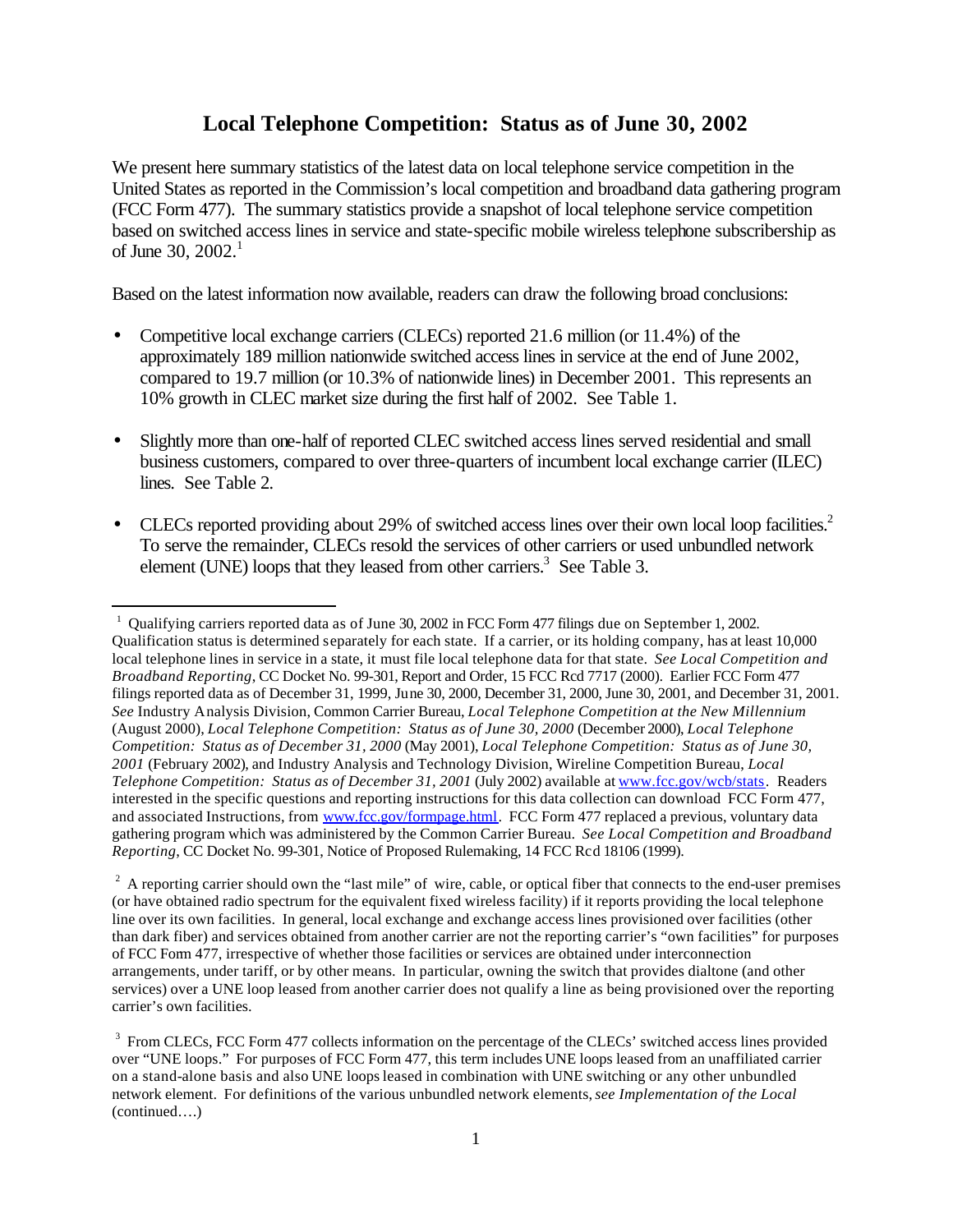- Since December 1999, the percentage of nationwide CLEC switched access lines reported to be provisioned by reselling services has declined steadily, to 21% at the end of June 2002, and the percentage provisioned over UNE loops has grown, to about 50%. See Table 3 and, for data reported for individual states, see Table 8.<sup>4</sup>
- ILECs reported providing about 3.5 million switched access lines to other carriers on a resale basis at the end of June 2002, down from 4 million six months earlier. 5 They reported providing 11.5 million unbundled loops (with or without unbundled switching) to other carriers, up from almost 9.5 million six months earlier.<sup>6</sup> See Table 4.
- UNE loops provided with ILEC switching (which includes the so-called UNE-Platform<sup>7</sup>) have increased faster than UNE loops provided without switching. See Table 4.
- Local telephone service was provided over about 2.6 million coaxial cable connections at the end of June 2002. These cable-telephony lines constituted about 1% of nationwide switched access lines in service and about 12% of such CLEC lines. See Table 5. By contrast, there were about 129 million subscribers to mobile wireless telephone services. See Table 11.
- The Commission's data collection program collates information about CLEC local telephone service lines (and the CLEC share of total local telephone service lines) in individual states. Relatively large numbers of CLEC lines are associated with the more populous states.<sup>8</sup> With respect to the calculated CLEC share of switched access lines in service, however, some less populous states, such as Rhode Island, New Hampshire, Nebraska, and Utah, had larger CLEC shares than some more populous states, such as California, Florida, and Ohio, as of June 2002. See Tables 6 and 7.

<sup>4</sup> State-level information reported for December 2001 appears in Industry Analysis and Technology Division, Wireline Competition Bureau, *Local Telephone Competition: Status as of December 31, 2001* (July 2002). Comparable information for the earlier FCC Form 477 reporting periods is available at www.fcc.gov/wcb/stats.

<sup>5</sup> The numbers reported by ILECs may be slightly understated because smaller carriers are not required to report data. However, as the reporting ILECs account for about 98% of all ILEC lines, the understatement should not be large. (All ILECs, whether or not they normally report to the FCC, provide data on the number of telephone lines served to the National Exchange Carrier Association for use in conjunction with the Commission's universal service mechanism.) We are less certain about the extent to which comparable lines as reported by CLECs are understated as a result of the state-specific reporting threshold, but we expect such understatement to be larger, on a percentage basis, than for ILECs.

<sup>6</sup> The reported number of UNE loops provided without ILEC switching in Table 4 includes some UNE loops that ILECs supply to DSL-service providers who do not also provide local telephone service. Because no local telephone service is provided by means of such UNE loops, they are not included in the end-user local telephone lines reported by CLECs.

<sup>7</sup> "UNE-Platform" is the combination of unbundled loops, switches, and transport elements.

<sup>8</sup> The largest numbers of CLEC lines are reported for New York, the third most populous state, followed by Texas and California, the second and first most populous states, respectively.

<sup>(</sup>Continued from previous page)

*Competition Provisions of the Telecommunications Act of 1996*, CC Docket 96-98, Third Report and Order and Fourth Further Notice of Proposed Rulemaking, 15 FCC Rcd 3696, 3932-3952 (1999).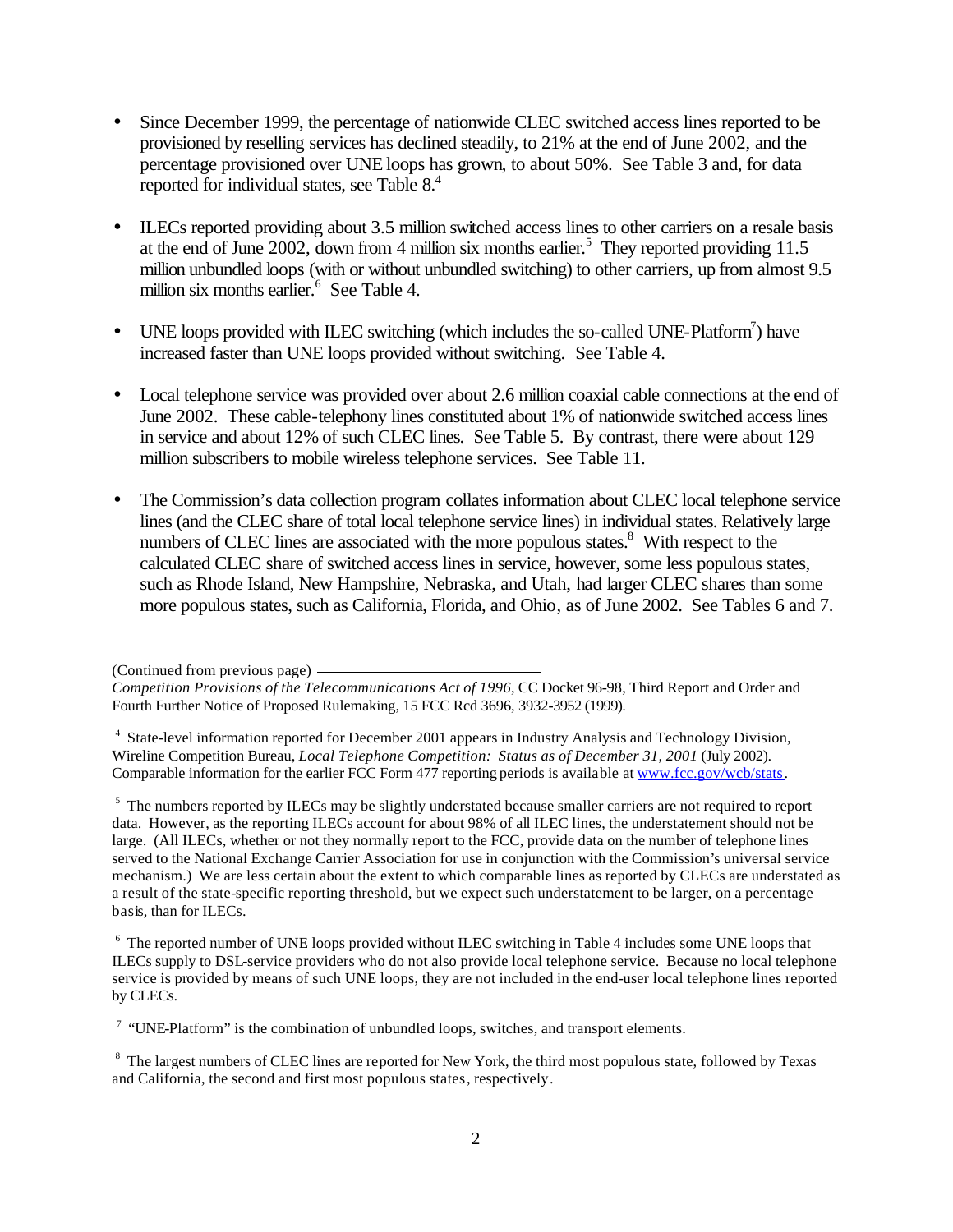- The percentage of CLEC switched access lines reported to serve residential and small business customers varies among the states, and is generally lower than the corresponding ILEC percentage. See Table 9.
- At least one CLEC reported switched access lines in service in all 50 states, the District of Columbia, and Puerto Rico.<sup>9</sup> In 14 states, ten or more CLECs reported serving local telephone service customers. See Table 10.
- By comparison to the roughly 189 million fixed-facility<sup>10</sup> switched access lines in service, the 81 providers of mobile wireless telephone services that reported information served about 129 million subscribers as of the end of June  $2002$ .<sup>11</sup> About 5% of these subscribers received their service via a reseller of mobile wireless telephone service. See Table 11.
- The Commission's data collection program requires CLECs and ILECs to identify each zip code in which the carrier provides local telephone service to at least one end-user customer.<sup>12</sup> As of June 30, 2002, at least one CLEC was serving customers in 67% of the nation's zip codes. About 93% of United States households resided in these zip codes. Moreover, multiple carriers reported providing local telephone service in the major population centers of the country. See Table 12, Table 13, and the map that follows Table 14.
- In Florida, New York, and Texas, at least one-quarter of zip codes had ten or more reporting CLECs. By contrast, 6% of nationwide zip codes had ten or more reporting CLECs. See Table 14.

As other information from FCC Form 477 becomes available, it will be routinely posted on the Commission's Internet site. We invite users of the information presented in this statistical summary to provide suggestions for improved data collection and analysis by:

- Using the attached customer response form,
- E-mailing comments to jeisner@fcc.gov,

l

<sup>9</sup> Under Section 3(40) of the Communications Act the term *state* "includes the District of Columbia and the Territories and possessions." 47 U.S.C. § 153(40). We note that carriers that have fewer than 10,000 local telephone lines in service in a state are not required to report those lines on FCC Form 477, but may file the data on a voluntary basis. There were 12 voluntary ILEC filings and 14 voluntary CLEC filings of state-specific data as of June 30, 2002. In the course of our six data collections to date, the number of voluntary ILEC filings has varied between 7 and 13, and the number of voluntary CLEC filings has varied between 13 and 53.

<sup>&</sup>lt;sup>10</sup> Fixed-facility local telephone service includes service provided over wireline or fixed wireless local-loop technology.

 $11$  Facilities-based providers with fewer than 10,000 mobile wireless telephone service subscribers in a state (measured by revenue-generating handsets in service) are not required to report. A facilities-based mobile wireless telephone service provider serves subscribers using spectrum licenses that it has obtained or manages.

 $12$  CLECs and ILECs are required to report, for states in which they have at least 10,000 local telephone lines in service, lists of zip codes where they have subscribers. Providers of mobile wireless telephone service do not report zip codes.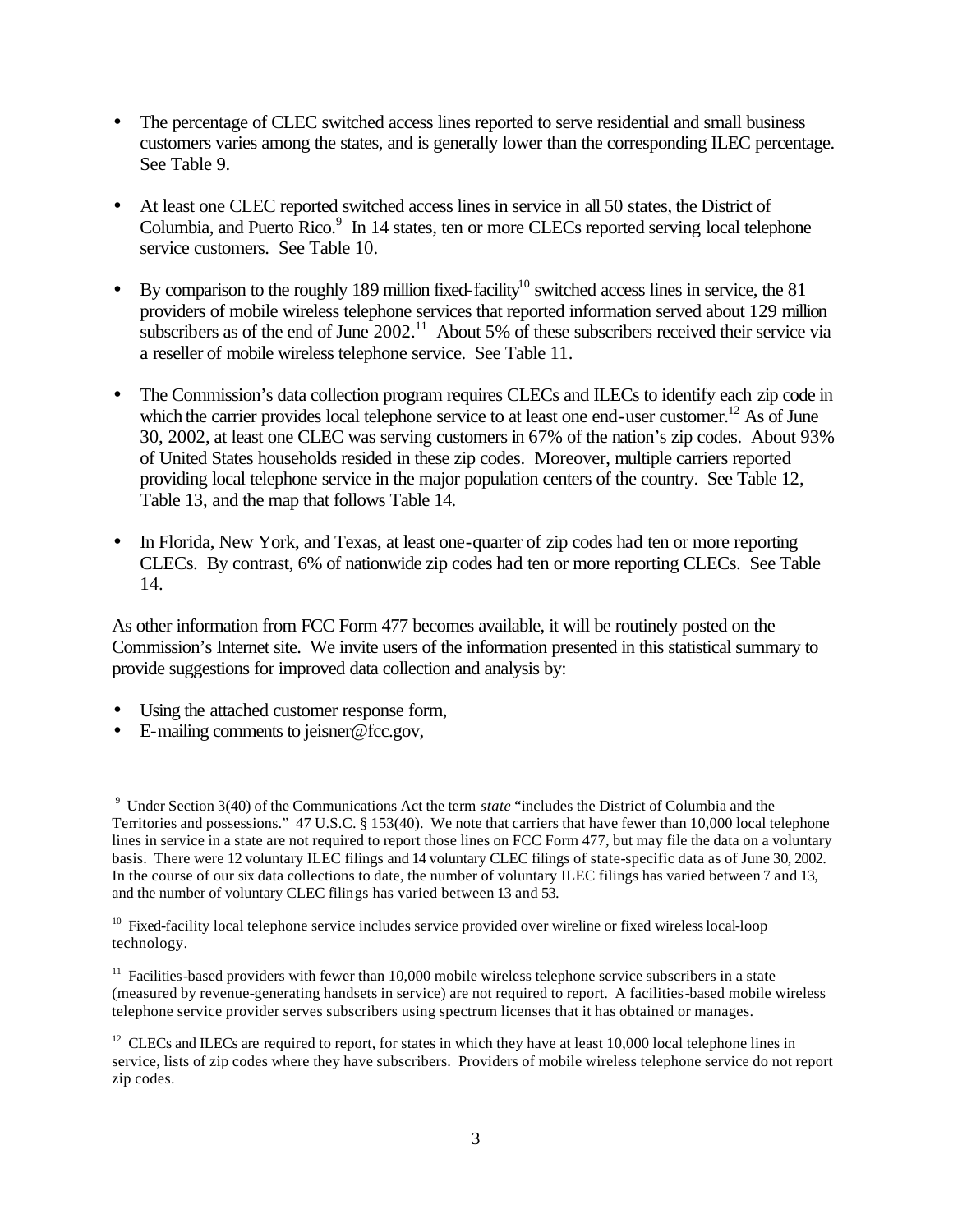- Calling the Industry Analysis and Technology Division of the Wireline Competition Bureau at (202) 418-0940, or
- Participating in any formal proceedings undertaken by the Commission to solicit comments for improvement of FCC Form 477.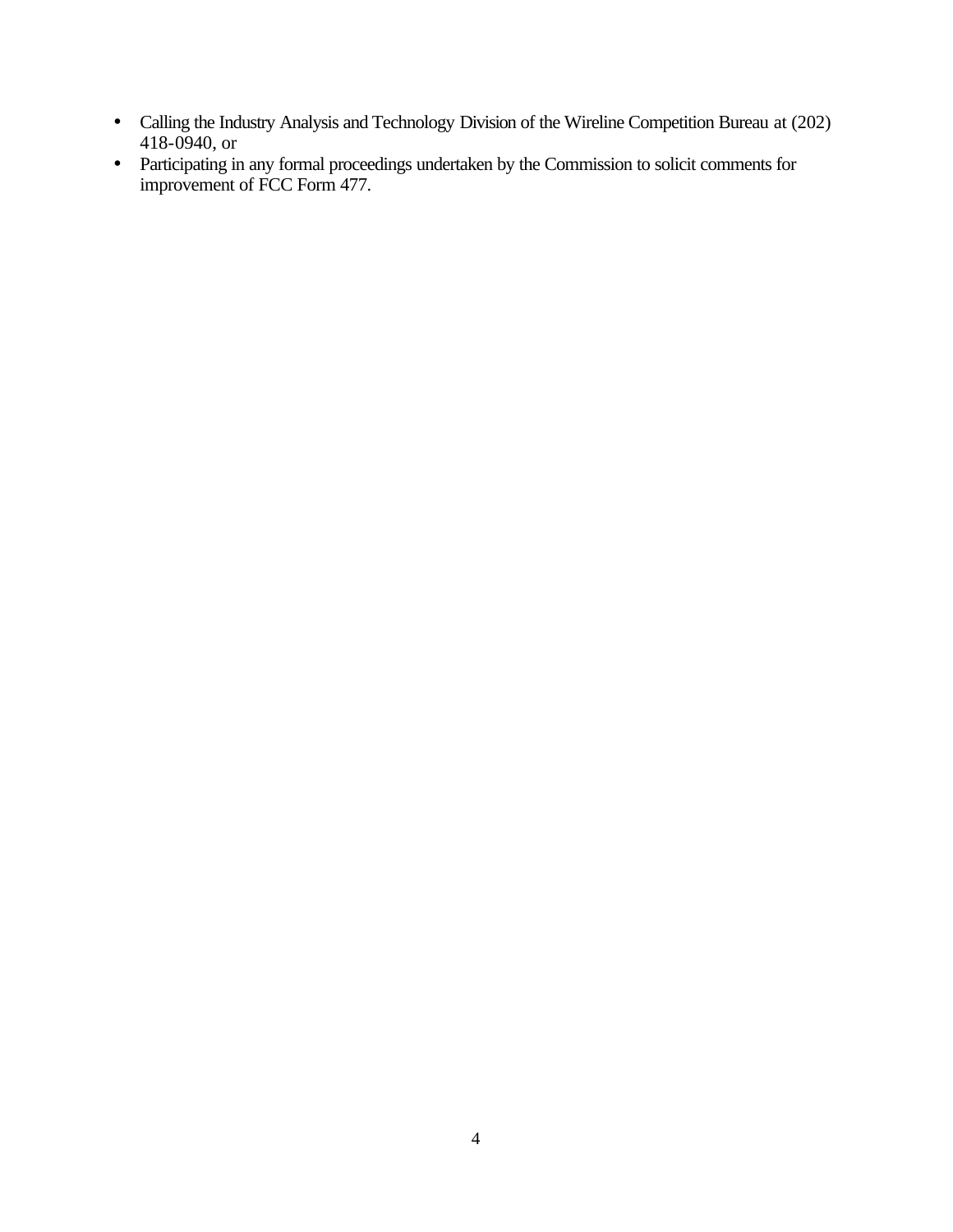| Date          | <b>ILEC</b> Lines | <b>CLEC</b> Lines | <b>Total</b>  | <b>CLEC</b> Share |
|---------------|-------------------|-------------------|---------------|-------------------|
| December 1999 | 181,307,695       | 8, 194, 243       | 189,501,938   | 4.3 %             |
| June 2000     | 179,761,930       | 11,557,381        | 191,319,311   | 6.0               |
| December 2000 | 177,683,672       | 14,871,409        | 192,555,081   | 7.7               |
| June 2001     | 174,485,706       | 17,274,727        | 191,760,433   | 9.0               |
| December 2001 | 172,043,582       | 19,653,441        | 191,697,023   | 10.3              |
| June 2002     | 167, 472, 318     | 21,644,928        | 189, 117, 246 | 11.4              |

**Table 1 End-User Switched Access Lines Reported**

**Table 2 End-User Switched Access Lines by Customer Type**

|               |                                                    | <b>Reporting ILECs</b> |                                               |                                                    | <b>Reporting CLECs</b> |                                               |  |
|---------------|----------------------------------------------------|------------------------|-----------------------------------------------|----------------------------------------------------|------------------------|-----------------------------------------------|--|
| Date          | <b>Residential</b><br>& Small<br><b>Businesses</b> | Other $1$              | % Residential<br>& Small<br><b>Businesses</b> | <b>Residential</b><br>& Small<br><b>Businesses</b> | Other $1$              | % Residential<br>& Small<br><b>Businesses</b> |  |
| December 1999 | 139,758,434                                        | 41,549,261             | 77.1 %                                        | 3,368,702                                          | 4,825,541              | 41.1 %                                        |  |
| June 2000     | 140,635,199                                        | 39,126,731             | 78.2                                          | 4,579,501                                          | 6,977,880              | 39.6                                          |  |
| December 2000 | 138,906,551                                        | 38,777,121             | 78.2                                          | 6,620,471                                          | 8,250,938              | 44.5                                          |  |
| June 2001     | 134, 317, 629                                      | 40,168,077             | 77.0                                          | 7,793,071                                          | 9,481,656              | 45.1                                          |  |
| December 2001 | 133,421,570                                        | 38,622,012             | 77.6                                          | 9,489,049                                          | 10,164,392             | 48.3                                          |  |
| June 2002     | 131,051,178                                        | 36,421,140             | 78.3                                          | 11,080,676                                         | 10,564,252             | 51.2                                          |  |

Note: Some previously published data for December 2001 have been revised.

 $1$  Medium and large business, institutional, and government customers.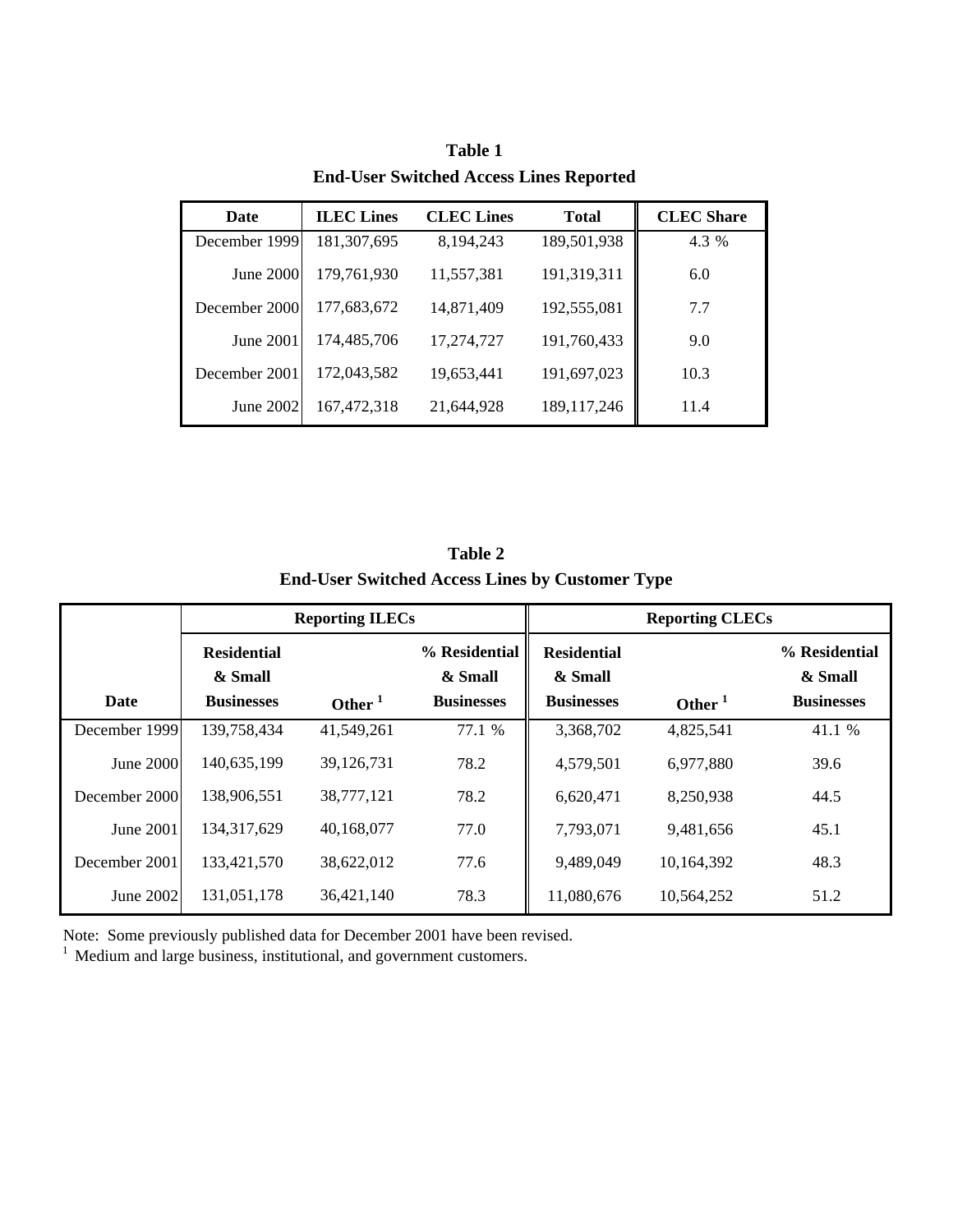|          | $(2.001)$ over $(3.001)$ and $(1.000)$ and $(1.000)$ and $(0.000)$ |                                        |                               |                                     |                   |         |                   |         |
|----------|--------------------------------------------------------------------|----------------------------------------|-------------------------------|-------------------------------------|-------------------|---------|-------------------|---------|
|          |                                                                    |                                        |                               | <b>Acquired From Other Carriers</b> |                   |         | <b>CLEC-Owned</b> |         |
| Date     | <b>CLECs</b><br><b>Reporting</b>                                   | <b>Total End-</b><br><b>User Lines</b> | <b>Resold</b><br><b>Lines</b> | Percent                             | UNEs <sup>1</sup> | Percent | Lines $2$         | Percent |
| Dec 1999 | 81                                                                 | 8,194                                  | 3,513                         | 42.9 %                              | 1,959             | 23.9 %  | 2,723             | 33.2 %  |
| Jun 2000 | 78                                                                 | 11,557                                 | 4,315                         | 37.3                                | 3,201             | 27.7    | 4,042             | 35.0    |
| Dec 2000 | 89                                                                 | 14,871                                 | 4,114                         | 27.7                                | 5,540             | 37.3    | 5,217             | 35.1    |
| Jun 2001 | 91                                                                 | 17,275                                 | 3,919                         | 22.7                                | 7,580             | 43.9    | 5,776             | 33.4    |
| Dec 2001 | 94                                                                 | 19,653                                 | 4,250                         | 21.6                                | 9,332             | 47.5    | 6,072             | 30.9    |
| Jun 2002 | 96                                                                 | 21,645                                 | 4,478                         | 20.7                                | 10,930            | 50.5    | 6,236             | 28.8    |

## **Table 3 Reporting Competitive Local Exchange Carriers (End-User Switched Access Lines in Thousands)**

Note: Figures may not add to totals due to rounding.

 $1$  Includes unbundled network element (UNE) loops leased from an unaffiliated carrier on a stand-alone basis and also UNE loops leased in combination with UNE switching or any other unbundled network element.

<sup>2</sup> Lines provided over CLEC-owned "last-mile" facilities.

|                   | (End-Oser Switched Access Lines in Thousands) |                       |                          |                               |                                         |                                      |                             |                                                 |                                  |  |
|-------------------|-----------------------------------------------|-----------------------|--------------------------|-------------------------------|-----------------------------------------|--------------------------------------|-----------------------------|-------------------------------------------------|----------------------------------|--|
|                   |                                               |                       |                          |                               | <b>Provided to Other Carriers</b>       |                                      |                             |                                                 |                                  |  |
| Date <sup>1</sup> | <b>ILECs</b><br><b>Reporting</b>              | <b>Total</b><br>Lines | End-User<br><b>Lines</b> | <b>Resold</b><br><b>Lines</b> | <b>UNEs</b> without<br><b>Switching</b> | <b>UNEs</b> with<br><b>Switching</b> | <b>Total</b><br><b>UNEs</b> | <b>Total UNEs</b><br>and Resold<br><b>Lines</b> | Percent of<br><b>Total Lines</b> |  |
| Dec 1997          | 9                                             | 159,008               | 157,132                  | 1,743                         |                                         |                                      | 133                         | 1,876                                           | 1.2 %                            |  |
| Jun 1998          | 8                                             | 161,810               | 159,118                  | 2,448                         |                                         |                                      | 244                         | 2,692                                           | 1.7                              |  |
| Dec 1998          | $\tau$                                        | 164,614               | 161,191                  | 3,062                         |                                         |                                      | 361                         | 3,423                                           | 2.1                              |  |
| Jun 1999          | $\tau$                                        | 167,177               | 162,909                  | 3,583                         |                                         |                                      | 685                         | 4,268                                           | 2.6                              |  |
| Dec 1999          | 168                                           | 187,294               | 181,308                  | 4,494                         | 1,004                                   | 489                                  | 1,493                       | 5,987                                           | 3.2                              |  |
| Jun 2000          | 159                                           | 188,171               | 179,762                  | 5,098                         | 1,696                                   | 1,616                                | 3,312                       | 8,409                                           | 4.5                              |  |
| Dec 2000          | 166                                           | 188,346               | 177,684                  | 5,388                         | 2,436                                   | 2,838                                | 5,274                       | 10,662                                          | 5.7                              |  |
| Jun 2001          | 156                                           | 186,825               | 174,486                  | 4,417                         | 3,161                                   | 4,761                                | 7,922                       | 12,340                                          | 6.6                              |  |
| Dec 2001          | 164                                           | 185,517               | 172,044                  | 4,014                         | 3,679                                   | 5,781                                | 9,460                       | 13,474                                          | 7.3                              |  |
| Jun 2002          | 166                                           | 182,487               | 167,472                  | 3,475                         | 4,061                                   | 7,478                                | 11,540                      | 15,015                                          | 8.2                              |  |

### **Table 4 Reporting Incumbent Local Exchange Carriers (End-User Switched Access Lines in Thousands)**

Notes: Figures may not add to totals due to rounding. Some previously published data for December 2001 have been revised. <sup>1</sup> Data for December 1997 through June 1999 are from Common Carrier Bureau voluntary surveys. Starting with December 1999, data are from FCC Form 477 filings.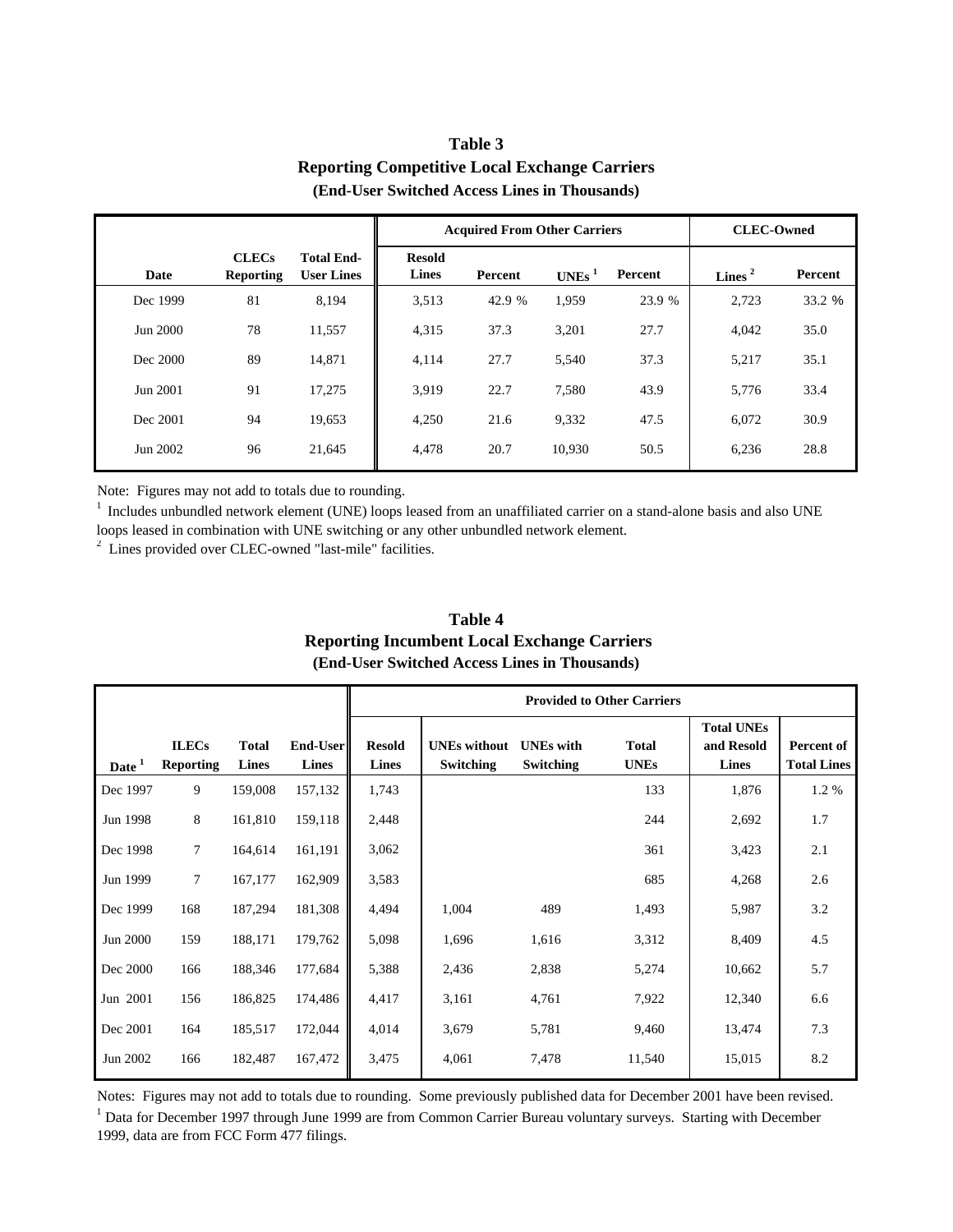**Table 5 End-User Switched Access Lines by Type of Technology, in Thousands (As of June 30, 2002)**

| <b>Technology</b> | <b>ILECs</b>     |         | <b>CLECs</b> |                | <b>Total</b> |                |
|-------------------|------------------|---------|--------------|----------------|--------------|----------------|
|                   | <b>Lines</b>     | Percent | <b>Lines</b> | <b>Percent</b> | <b>Lines</b> | <b>Percent</b> |
| Coaxial Cable     | $\boldsymbol{0}$ | $0\%$   | 2,597        | 12 %           | 2,597        | $1\%$          |
| All Other         | 167,472          | 100     | 19,048       | 88             | 186,520      | 99             |
| Total             | 167,472          | 100 %   | 21,645       | 100 %          | 189,117      | 100 %          |

Note: Figures may not add to totals due to rounding.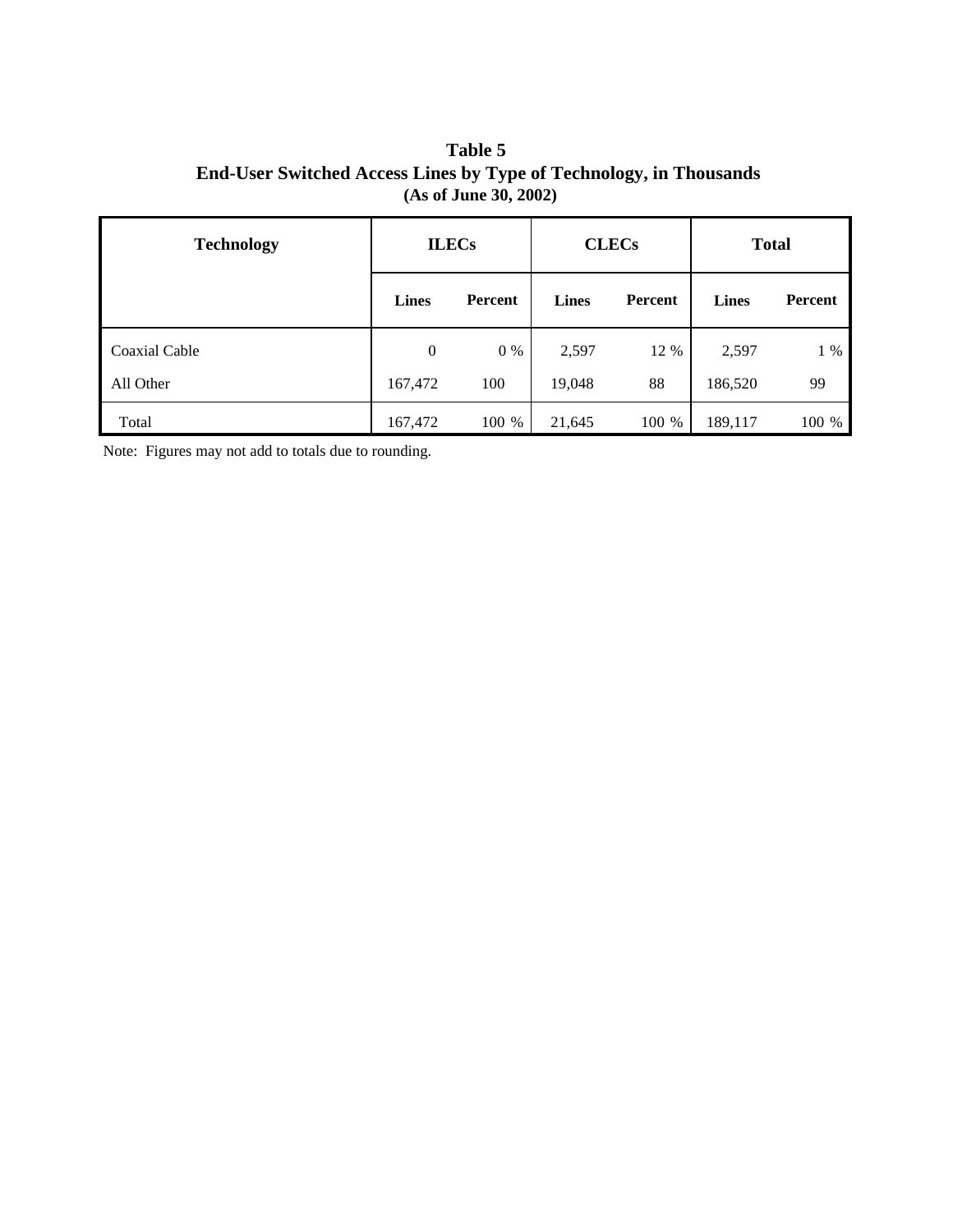**Table 6 End-User Switched Access Lines Served by Reporting Local Exchange Carriers (As of June 30, 2002)**

| <b>State</b>         | <b>ILECs</b> | <b>CLECs</b>     | <b>Total</b>     | <b>CLEC</b> Share |
|----------------------|--------------|------------------|------------------|-------------------|
| Alabama              | 2,330,940    | 118,721          | 2,449,661        | 5 %               |
| Alaska               | 484,065      | $\ast$           | $\pm$            | $\ast$            |
| Arizona              | 2,947,967    | 354,592          | 3,302,559        | 11                |
| Arkansas             | 1,304,659    | $\ast$           | $\frac{1}{2\pi}$ | $\ast$            |
| California           | 22,315,423   | 2,158,878        | 24,474,301       | 9                 |
| Colorado             | 2,717,320    | 434,125          | 3,151,445        | 14                |
| Connecticut          | 2,305,082    | 222,815          | 2,527,897        | 9                 |
| Delaware             | 537,498      | $\ast$           |                  | $\ast$            |
| District of Columbia | 829,592      | 161,114          | 990,706          | 16                |
| Florida              | 10,603,872   | 1,035,417        | 11,639,289       | 9                 |
| Georgia              | 4,604,834    | 704,651          | 5,309,485        | 13                |
| Hawaii               | 729,239      | $\ast$           | $\approx$        | $\ast$            |
| Idaho                | 707,180      | $\ast$           | $\approx$        | $\ast$            |
| Illinois             | 7,322,494    | 1,468,057        | 8,790,551        | 17                |
| Indiana              | 3,542,715    | 252,722          | 3,795,437        | $\tau$            |
| Iowa                 | 1,357,155    | 190,869          | 1,548,024        | 12                |
| Kansas               | 1,324,804    | 176,322          | 1,501,126        | 12                |
| Kentucky             | 2,141,611    | $\ast$           |                  | $\ast$            |
| Louisiana            | 2,428,935    | 115,220          | 2,544,155        | 5                 |
| Maine                | 768,216      | $\ast$           |                  | $\ast$            |
| Maryland             | 3,488,961    | 232,793          | 3,721,754        | 6                 |
| Massachusetts        | 3,804,513    | 736,932          | 4,541,445        | 16                |
| Michigan             | 5,498,139    | 1,211,379        | 6,709,518        | 18                |
| Minnesota            | 2,804,937    | 443,739          | 3,248,676        | 14                |
| Mississippi          | 1,332,853    | 22,966           | 1,355,819        | $\overline{2}$    |
| Missouri             | 3,262,072    | 279,342          | 3,541,414        | $\,8\,$           |
| Montana              | 514,353      | $\ast$           | $\pm$            | $\ast$            |
| Nebraska             | 867,474      | 159,617          | 1,027,091        | 16                |
| Nevada               | 1,351,282    | $\ast$           | $\pm$            | $\ast$            |
| New Hampshire        | 741,553      | 109,610          | 851,163          | 13                |
| New Jersey           | 6,226,079    | 396,865          | 6,622,944        | 6                 |
| New Mexico           | 969,763      | $\ast$           | *                | $\ast$            |
| New York             | 9,806,596    | 3,259,221        | 13,065,817       | 25                |
| North Carolina       | 4,942,113    | 328,715          | 5,270,828        | 6                 |
| North Dakota         | 303,326      | $\ast$           | $\pm$            | $\ast$            |
| Ohio                 | 6,705,911    | 510,623          | 7,216,534        | $\overline{7}$    |
| Oklahoma             | 1,822,278    | 203,028          | 2,025,306        | 10                |
| Oregon               | 2,005,347    | 154,492          | 2,159,839        | $\boldsymbol{7}$  |
| Pennsylvania         | 7,288,959    | 1,329,357        | 8,618,316        | 15                |
| Puerto Rico          | 1,288,718    |                  |                  | *                 |
| Rhode Island         | 547,728      | 119,112          | 666,840          | 18                |
| South Carolina       | 2,253,384    | 121,331          | 2,374,715        | 5                 |
| South Dakota         | 314,755      | $\ast$           |                  | *                 |
| Tennessee            | 3,232,548    | 247,056          | 3,479,604        | $\boldsymbol{7}$  |
| Texas                | 11,006,831   | 2,170,914        | 13, 177, 745     | 16                |
| Utah                 | 1,090,791    | 161,193          | 1,251,984        | 13                |
| Vermont              | 383,917      | *                |                  | *                 |
| Virgin Islands       | 71,984       | $\boldsymbol{0}$ | 71,984           | $\boldsymbol{0}$  |
| Virginia             | 4,276,468    | 558,206          | 4,834,674        | 12                |
| Washington           | 3,622,857    | 358,933          | 3,981,790        | 9                 |
| West Virginia        | 940,483      | $\ast$           |                  | *                 |
| Wisconsin            | 3,145,341    | 420,200          | 3,565,541        | 12                |
| Wyoming              | 256,403      | $\ast$           | *                | *                 |
|                      |              |                  |                  |                   |
| Nationwide           | 167,472,318  | 21,644,928       | 189, 117, 246    | 11 %              |

Note: Carriers with under 10,000 lines in a state were not required to report.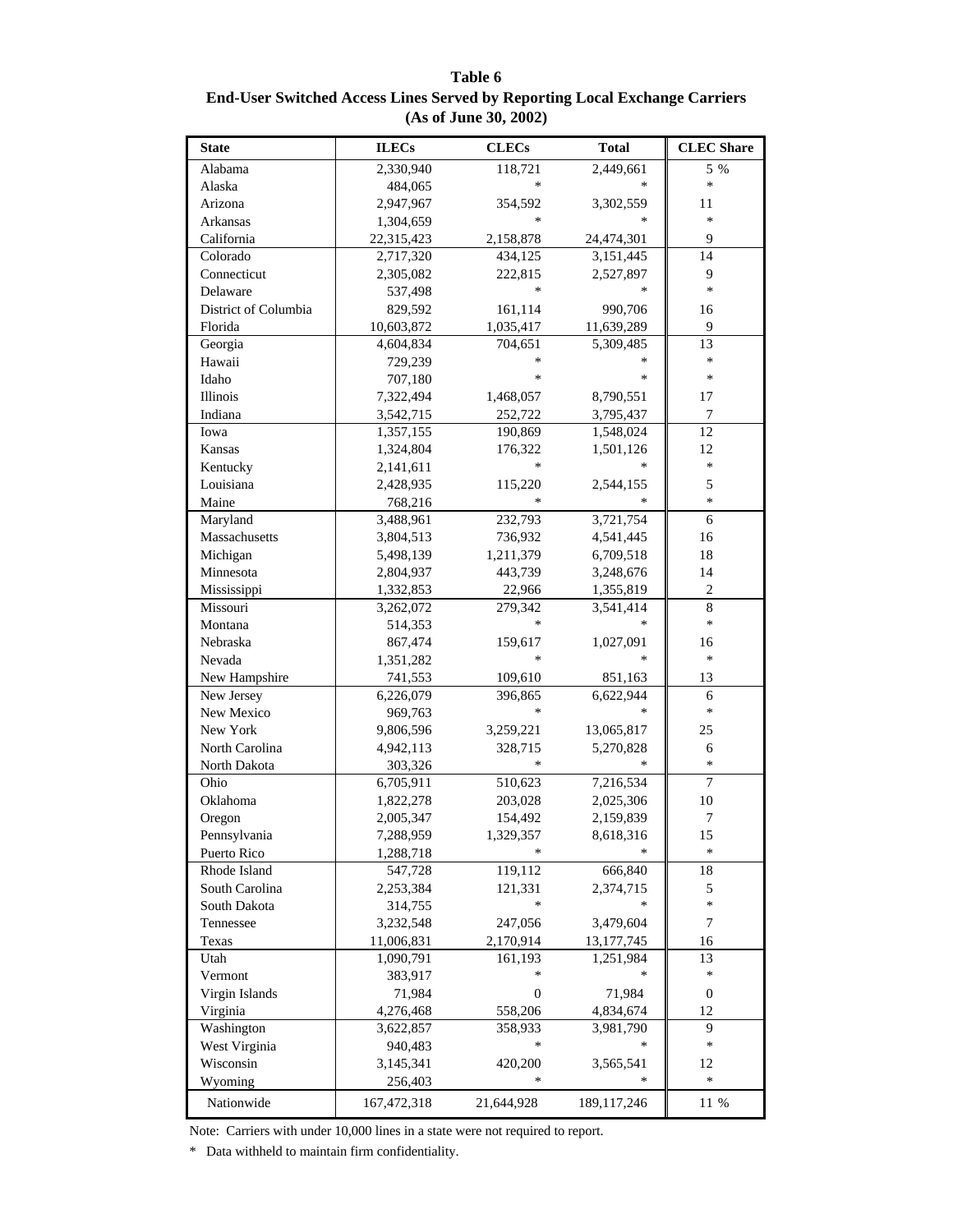| <b>State</b>         | Dec 1999         | <b>Jun 2000</b>          | <b>Dec 2000</b>          | <b>Jun 2001</b>  | <b>Dec 2001</b>  | <b>Jun 2002</b>  |
|----------------------|------------------|--------------------------|--------------------------|------------------|------------------|------------------|
| Alabama              | 5 %              | 3%                       | 4 %                      | 5 %              | 5 %              | 5 %              |
| Alaska               | $\ast$           | $\ast$                   | $\ast$                   | $\ast$           | $\ast$           | $\star$          |
| Arizona              | $\ast$           | 5                        | 5                        | $\overline{7}$   | 9                | 11               |
| Arkansas             | $\ast$           | $\ast$                   | $\ast$                   | $\ast$           | $\ast$           | $\ast$           |
| California           | 4                | 5                        | 6                        | $\tau$           | 8                | 9                |
| Colorado             | 5                | $\overline{7}$           | 9                        | 10               | 13               | 14               |
| Connecticut          | 3                | 5                        | 6                        | $\overline{7}$   | $\overline{7}$   | 9                |
| Delaware             | $\ast$           | $\ast$                   | $\ast$                   | $\overline{0}$   | $\overline{0}$   | $\ast$           |
| District of Columbia | 7                | 7                        | 9                        | 12               | 13               | 16               |
| Florida              | 6                | 6                        | 6                        | $\overline{7}$   | 7                | 9                |
| Georgia              | 5                | 6                        | 8                        | 10               | 11               | 13               |
| Hawaii               | $\ast$           | $\ast$                   | $\boldsymbol{0}$         | $\ast$           | $\ast$           | $\ast$           |
| Idaho                | $\boldsymbol{0}$ | $\boldsymbol{0}$         | $\star$                  | $\star$          | $\ast$           | $\star$          |
| Illinois             | 5                | 7                        | $\overline{9}$           | 13               | 15               | 17               |
| Indiana              | 3                | $\overline{4}$           | $\mathfrak s$            | $\sqrt{5}$       | $\sqrt{5}$       | $\tau$           |
| Iowa                 | $\ast$           | 9                        | 11                       | 11               | 12               | 12               |
| Kansas               | $\ast$           | 5                        | $\boldsymbol{7}$         | $\,8\,$          | 9                | 12               |
| Kentucky             | $\overline{c}$   | $\ast$                   | 3                        | $\ast$           | $\ast$           | $\ast$           |
| Louisiana            | 3                | $\mathbf{2}$             | 3                        | $\overline{4}$   | $\overline{4}$   | 5                |
| Maine                | $\ast$           | $\ast$                   | $\ast$                   | $\ast$           | $\ast$           | $\star$          |
| Maryland             | $\overline{c}$   | 3                        | $\overline{4}$           | 6                | $\overline{4}$   | 6                |
| Massachusetts        | 6                | 8                        | 11                       | 12               | 15               | 16               |
| Michigan             | 3                | 5                        | 6                        | $\overline{9}$   | 13               | 18               |
| Minnesota            | 6                | 7                        | 9                        | 11               | 13               | 14               |
| Mississippi          | $\overline{4}$   | $\ast$                   | $\overline{4}$           | $\overline{4}$   | 3                | $\sqrt{2}$       |
| Missouri             | 3                | 5                        | 6                        | 6                | $\overline{7}$   | 8                |
| Montana              | $\ast$           | $\ast$                   | $\star$                  | $\ast$           | $\ast$           | $\ast$           |
| Nebraska             | $\ast$           | $\ast$                   | $\ast$                   | $\ast$           | 12               | 16               |
| Nevada               | $\ast$           | $\ast$                   | $\star$                  | 10               | $\ast$           | $\ast$           |
| New Hampshire        | $\ast$           | $\ast$                   | 6                        | $\,8\,$          | 10               | 13               |
| New Jersey           | $\ast$           | $\overline{\mathcal{L}}$ | 5                        | $\overline{4}$   | 5                | 6                |
| New Mexico           | $\ast$           | $\ast$                   | $\ast$                   | $\ast$           | $\ast$           | $\ast$           |
| New York             | 9                | 16                       | 20                       | 23               | 25               | 25               |
| North Carolina       | 3                | $\overline{4}$           | $\overline{4}$           | 6                | 6                | 6                |
| North Dakota         | $\ast$           | $\ast$                   | $\star$                  | $\ast$           | $\ast$           | $\ast$           |
| Ohio                 | $\overline{4}$   | $\overline{4}$           | $\overline{4}$           | $\overline{4}$   | 5                | $\overline{7}$   |
| Oklahoma             | $\ast$           | $\ast$                   | 5                        | 6                | 8                | 10               |
| Oregon               | 2                | 3                        | 5                        | 5                | 7                | 7                |
| Pennsylvania         | 5                | $\,$ 8 $\,$              | 10                       | 13               | 14               | 15               |
| Puerto Rico          | $\boldsymbol{0}$ | $\ast$                   | $\mathbf{r}$             | $\ast$           | $\ast$           | $\ast$           |
| Rhode Island         | $\ast$           | $\ast$                   | $\ast$                   | 10               | 16               | $18\,$           |
| South Carolina       | $\ast$           | $\ast$                   | $\overline{\mathcal{L}}$ | $\overline{4}$   | 3                | 5                |
| South Dakota         | $\ast$           | $\ast$                   | $\ast$                   | $\ast$           | $\ast$           | $\ast$           |
| Tennessee            | 4                | $\epsilon$               | 6                        | $\,8\,$          | $\,8\,$          | $\tau$           |
| Texas                | 4                | 7                        | 13                       | 14               | 16               | 16               |
| Utah                 | 3                | 6                        | 10                       | 11               | 13               | 13               |
| Vermont              | $\ast$           | $\ast$                   | *                        | $\ast$           | $\ast$           | $\ast$           |
| Virgin Islands       | 0                | $\boldsymbol{0}$         | $\boldsymbol{0}$         | $\boldsymbol{0}$ | $\boldsymbol{0}$ | $\boldsymbol{0}$ |
| Virginia             | $\overline{c}$   | 5                        | 7                        | 9                | 11               | 12               |
| Washington           | $\overline{4}$   | $\overline{5}$           | 6                        | 6                | 8                | 9                |
| West Virginia        | $\ast$           | *                        | *                        | $\ast$           | $\ast$           | *                |
| Wisconsin            | 5                | $\boldsymbol{7}$         | 8                        | 9                | 11               | 12               |
| Wyoming              | $\ast$           | $\ast$                   | $\ast$                   | $\ast$           | $\ast$           | $\ast$           |
| Nationwide           | 4 %              | 6 %                      | $8\,$ %                  | $9\ \%$          | $10\ \%$         | $11\,$ %         |

**Table 7 Competitive Local Exchange Carrier Share of End-User Switched Access Lines**

Notes: Carriers with under 10,000 lines in a state were not required to report.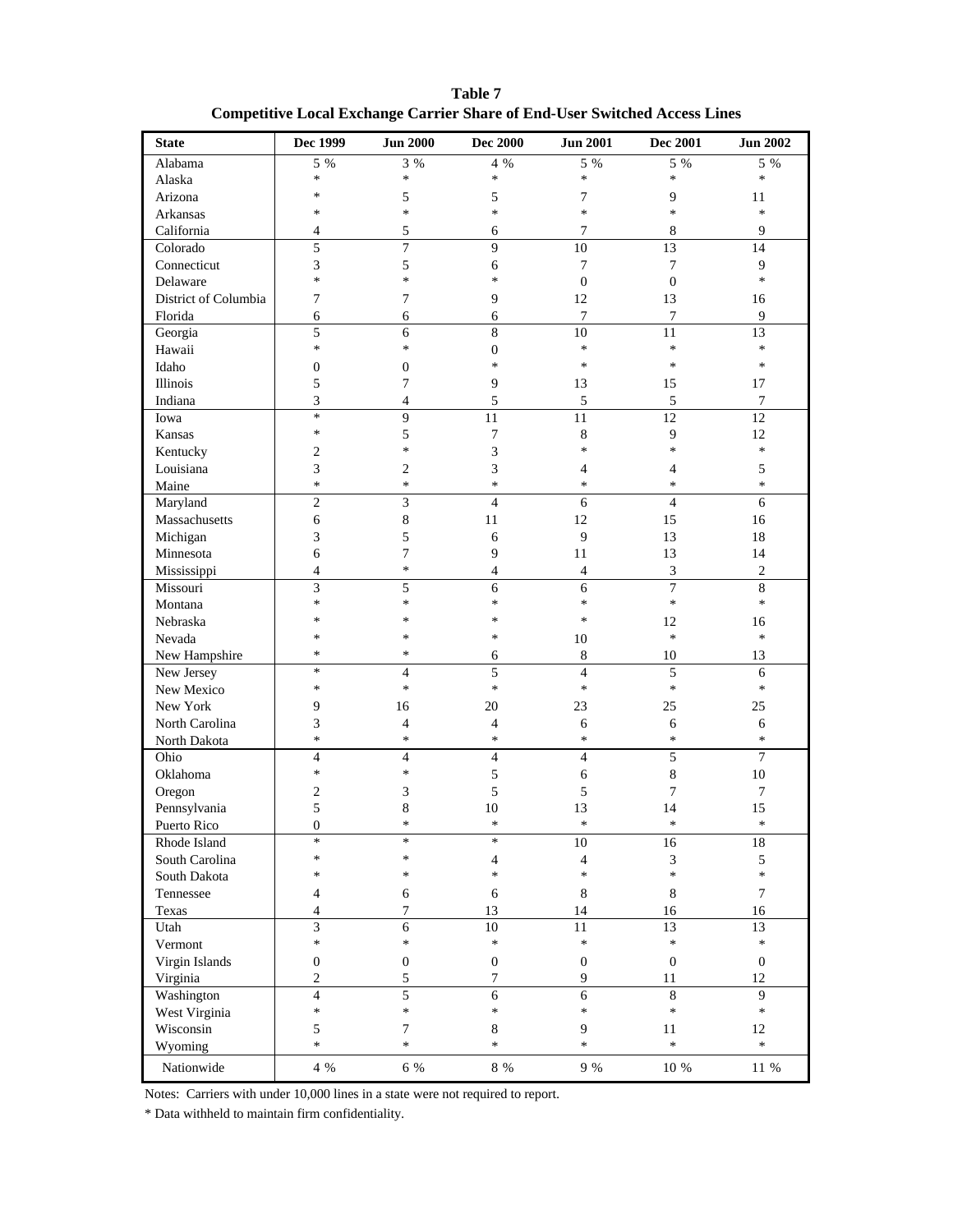| <b>State</b>         | <b>CLEC-Owned</b> | <b>UNEs</b> | <b>Resold Lines</b> | <b>Total</b> |
|----------------------|-------------------|-------------|---------------------|--------------|
| Alabama              | 6,224             | 89,202      | 23,296              | 118,721      |
| Alaska               | ∗                 | *           | *                   |              |
| Arizona              | 194,315           | 80,166      | 80,111              | 354,592      |
| Arkansas             | *                 | $\ast$      | *                   |              |
| California           | 889,664           | 745,805     | 523,410             | 2,158,878    |
| Colorado             | 182,635           | 161,159     | 90,331              | 434,125      |
| Connecticut          | 97,423            | 18,037      | 107,355             | 222,815      |
| Delaware             | ∗                 | ∗           | *                   |              |
| District of Columbia | 74,047            | 41,982      | 45,084              | 161,114      |
| Florida              | 302,498           | 482,398     | 250,521             | 1,035,417    |
| Georgia              | 161,286           | 417,718     | 125,647             | 704,651      |
| Hawaii               | *                 |             | *                   |              |
| Idaho                | ∗                 | *           | $\ast$              | *            |
| Illinois             | 476,567           | 734,208     | 257,282             | 1,468,057    |
| Indiana              | 76,042            | 122,467     | 54,213              | 252,722      |
| Iowa                 | 34,142            | 138,433     | 18,294              | 190,869      |
| Kansas               | 26,112            | 131,846     | 18,363              | 176,322      |
| Kentucky             | *                 |             | *                   |              |
| Louisiana            | 23,908            | 45,716      | 45,596              | 115,220      |
| Maine                | $\ast$            | *           | $\ast$              |              |
| Maryland             | 30,217            | 119,286     | 83,290              | 232,793      |
| Massachusetts        | 310,139           | 101,535     | 325,258             | 736,932      |
| Michigan             | 121,463           | 986,378     | 103,538             | 1,211,379    |
| Minnesota            | 114,178           | 242,368     | 87,192              | 443,739      |
| Mississippi          | ∗                 | 17,541      | $\ast$              | 22,966       |
| Missouri             | 49,944            | 156,725     | 72,673              | 279,342      |
| Montana              | *                 | *           | $\ast$              |              |
| Nebraska             | 102,618           | 30,046      | 26,953              | 159,617      |
| Nevada               | $\ast$            | *           | *                   |              |
| New Hampshire        | 44,642            | 22,695      | 42,273              | 109,610      |
| New Jersey           | 88,397            | 110,084     | 198,384             | 396,865      |
| New Mexico           | ∗                 |             | *                   |              |
| New York             | 608,000           | 2,043,863   | 607,357             | 3,259,221    |
| North Carolina       | 75,081            | 139,874     | 113,760             | 328,715      |
| North Dakota         | $\ast$            | *           | *                   |              |
| Ohio                 | 153,094           | 277,806     | 79,724              | 510,623      |
| Oklahoma             | 114,963           | 45,251      | 42,813              | 203,028      |
| Oregon               | 35,563            | 75,373      | 43,556              | 154,492      |
| Pennsylvania         | 553,476           | 588,614     | 187,267             | 1,329,357    |
| Puerto Rico          | $\ast$            | ∗           | ∗                   | ∗            |
| Rhode Island         | 75,511            | 18,527      | 25,074              | 119,112      |
| South Carolina       | 7,432             | 66,487      | 47,412              | 121,331      |
| South Dakota         | $\ast$            | ∗           | *                   |              |
| Tennessee            | 55,904            | 129,682     | 61,470              | 247,056      |
| Texas                | 405,593           | 1,541,888   | 223,433             | 2,170,914    |
| Utah                 | 79,892            | 38,853      | 42,447              | 161,193      |
| Vermont              | *                 | ∗           | *                   |              |
| Virgin Islands       | $\boldsymbol{0}$  | 0           | $\boldsymbol{0}$    | $\mathbf{0}$ |
| Virginia             | 221,293           | 244,021     | 92,892              | 558,206      |
| Washington           | 161,311           | 114,315     | 83,307              | 358,933      |
| West Virginia        | *                 | ∗           | $\ast$              |              |
| Wisconsin            | 55,547            | 272,963     | 91,689              | 420,200      |
| Wyoming              |                   |             |                     |              |
|                      |                   |             |                     |              |
| Nationwide           | 6,236,438         | 10,930,145  | 4,478,346           | 21,644,928   |

#### **Table 8 CLEC-Reported End-User Switched Access Lines by State (As of June 30, 2002)**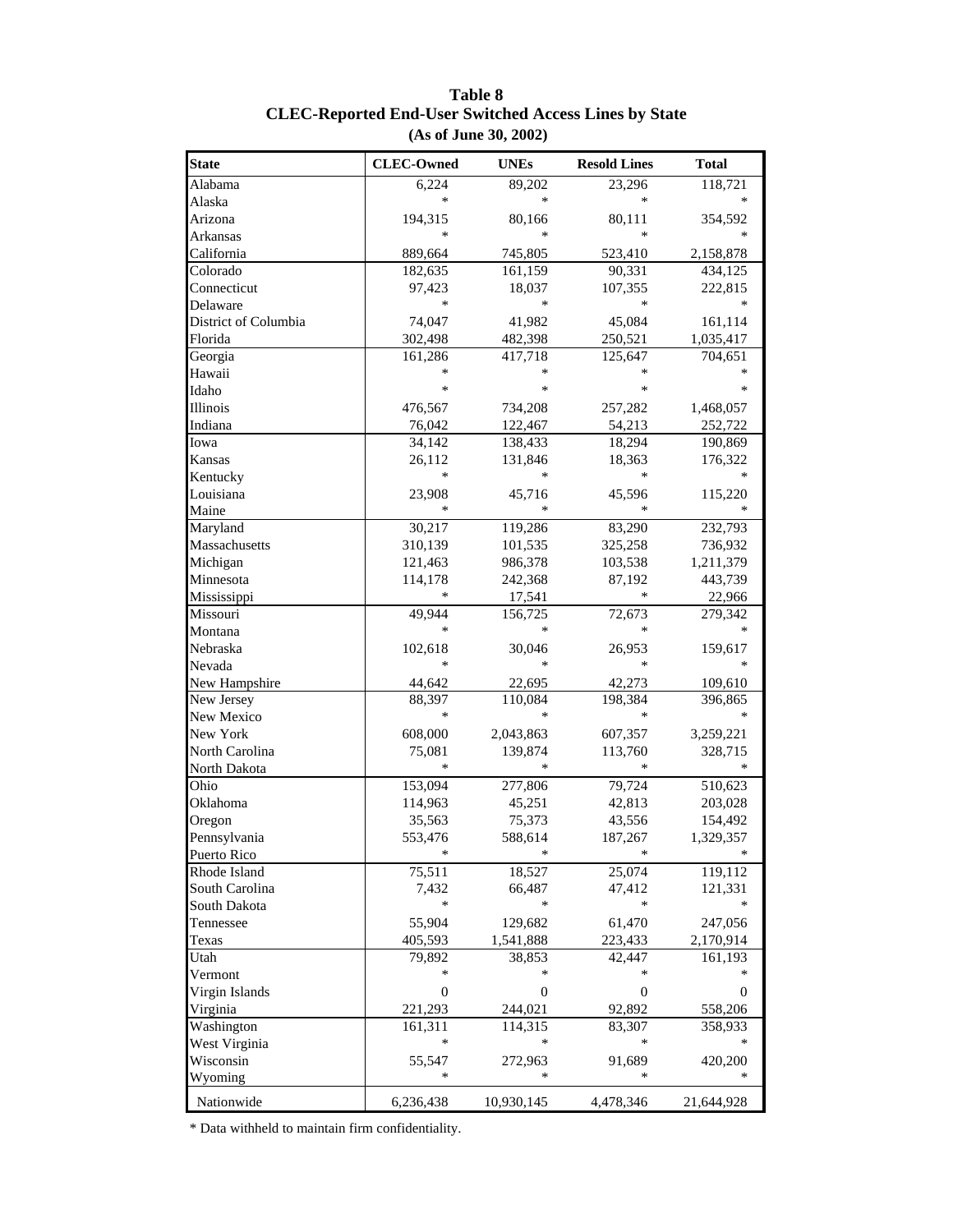| <b>State</b>         | <b>ILECs</b>    | <b>CLECs</b>    | <b>Total</b> |
|----------------------|-----------------|-----------------|--------------|
| Alabama              | 83 %            | 19 %            | 80 %         |
| Alaska               | 81              | *               | *            |
| Arizona              | 78              | 51              | 75           |
| Arkansas             | 87              | $\ast$          | $\ast$       |
| California           | 81              | 48              | 79           |
| Colorado             | 78              | 56              | 75           |
| Connecticut          | 86              | 43              | 83           |
| Delaware             | 70              | *               | $\ast$       |
| District of Columbia | 34              | 17              | 31           |
| Florida              | 82              | 34              | 78           |
| Georgia              | 78              | 53              | 75           |
| Hawaii               | 83              | *               | *            |
| Idaho                | 79              | $\ast$          | $\ast$       |
| Illinois             | 71              | 60              | 69           |
| Indiana              | 77              | 34              | 74           |
| Iowa                 | 79              | 43              | 75           |
| Kansas               | 86              | 69              | 84           |
| Kentucky             | 82              | $\ast$          | $\ast$       |
| Louisiana            | 81              | 41              | 79           |
| Maine                | 82              | $\ast$          | $\ast$       |
| Maryland             | 69              | 30              | 67           |
| Massachusetts        | 70              | 47              | 66           |
| Michigan             | 73              | 63              | 71           |
| Minnesota            | 79              | 36              | 73           |
| Mississippi          | 81              | 95              | 82           |
| Missouri             | 86              | 33              | 82           |
| Montana              | 81              | $\ast$          | $\ast$       |
| Nebraska             | 73              | 65              | 72           |
| Nevada               | 75              | $\ast$          | $\ast$       |
| New Hampshire        | 77              | 50              | 74           |
| New Jersey           | $\overline{71}$ | 20              | 68           |
| New Mexico           | 80              | *               | $\ast$       |
| New York             | 70              | 64              | 69           |
| North Carolina       | 82              | 13              | 77           |
| North Dakota         | 78              | $\ast$          | $\ast$       |
| Ohio                 | 77              | 37              | 74           |
| Oklahoma             | 87              | 51              | 83           |
| Oregon               | 81              | 59              | 80           |
| Pennsylvania         | 75              | 47              | 71           |
| Puerto Rico          | 94              | $\ast$          | $\ast$       |
| Rhode Island         | 73              | $\overline{65}$ | 72           |
| South Carolina       | 82              | 28              | 79           |
| South Dakota         | 76              | *               | $\ast$       |
| Tennessee            | 84              | 26              | 80           |
| Texas                | 86              | 65              | 82           |
| Utah                 | $\overline{76}$ | $\overline{51}$ | 73           |
| Vermont              | 76              | *               | $\ast$       |
| Virgin Islands       | 99              | NA              | 99           |
| Virginia             | 72              | 62              | 71           |
| Washington           | 80              | 46              | 77           |
| West Virginia        | 79              | *               | $\ast$       |
| Wisconsin            | 78              | 40              | 73           |
| Wyoming              | 76              | $\ast$          | $\ast$       |
| Nationwide           | 78 %            | 51 %            | 75 %         |

#### **Table 9 Percentage of Lines Provided to Residential and Small Business Customers (As of June 30, 2002)**

NA - Not applicable.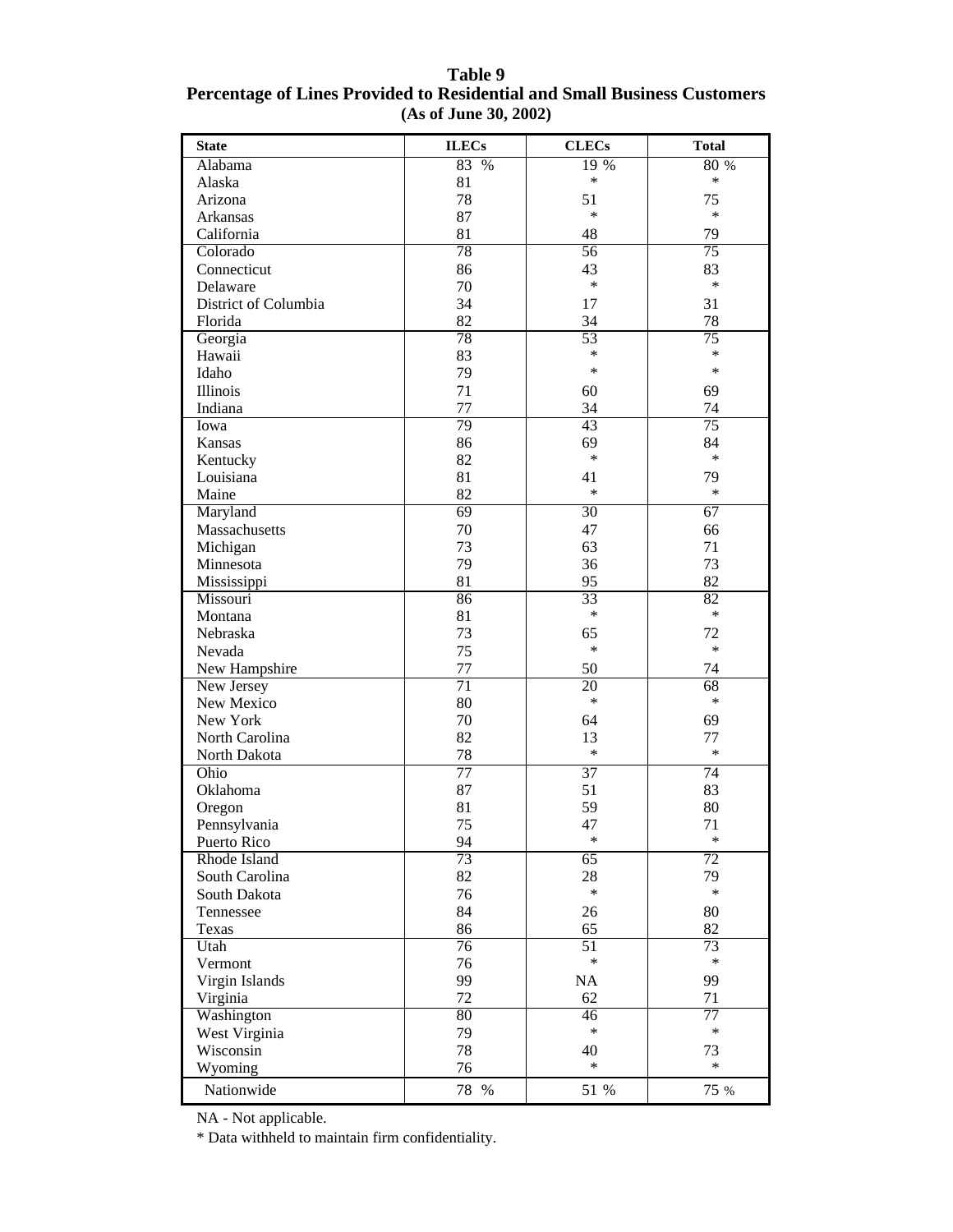| <b>State</b>                     | <b>ILECs</b>                            | <b>CLECs</b>                         | <b>Total</b>      |
|----------------------------------|-----------------------------------------|--------------------------------------|-------------------|
| Alabama                          | 9                                       | 6                                    | 15                |
| Alaska                           | 5                                       | $\overline{c}$                       | 7                 |
| Arizona                          | 3                                       | 9                                    | 12                |
| Arkansas                         | 4                                       | 2                                    | 6                 |
| California                       | $\tau$                                  | 16                                   | 23                |
| Colorado                         | 3                                       | $\overline{7}$                       | 10                |
| Connecticut                      | $\overline{c}$                          | $\boldsymbol{7}$                     | 9                 |
| Delaware                         | $\mathbf{1}$                            | 1                                    | $\mathbf{2}$      |
| District of Columbia             | $\mathbf{1}$                            | 6                                    | $\overline{7}$    |
| Florida                          | 8                                       | 19                                   | 27                |
| Georgia                          | 13                                      | 15                                   | 28                |
| Hawaii                           | $\mathbf{1}$                            | $\mathbf{1}$                         | $\mathbf{2}$      |
| Idaho                            | 4                                       | 3                                    | $\overline{7}$    |
| Illinois                         | 6                                       | 14                                   | 20                |
| Indiana                          | 6                                       | 7                                    | 13                |
| Iowa                             | 7                                       | 6                                    | 13                |
| Kansas                           | 5                                       | 5                                    | 10                |
| Kentucky                         | 12                                      | 3                                    | 15                |
| Louisiana                        | 6                                       | 10                                   | 16                |
| Maine                            | 6                                       | $\mathfrak{2}$                       | 8                 |
| Maryland                         | 1                                       | $\overline{7}$                       | 8                 |
| Massachusetts                    | $\overline{2}$                          | 9                                    | 11                |
| Michigan                         | 6                                       | 15                                   | 21                |
| Minnesota                        | 18                                      | 13                                   | 31                |
| Mississippi                      | 6                                       | 4                                    | 10                |
| Missouri                         | 7                                       | 11                                   | 18                |
| Montana                          | 7                                       | 3                                    | 10                |
| Nebraska                         | 6                                       | $\overline{4}$                       | 10                |
| Nevada                           | 7                                       | 3                                    | 10                |
| New Hampshire                    | 4                                       | 4                                    | 8                 |
| New Jersey                       | 3                                       | 9                                    | 12                |
| New Mexico                       | 3                                       | $\mathfrak{2}$                       | 5                 |
| New York                         | 8                                       | 21                                   | 29                |
| North Carolina                   | 15                                      | 12                                   | 27                |
| North Dakota                     | 8                                       | $\overline{c}$                       | 10                |
| Ohio                             | 9                                       | 14                                   | 23                |
| Oklahoma                         | 10                                      | 9                                    | 19                |
| Oregon                           | 8                                       | 6                                    | 14                |
| Pennsylvania                     | 9                                       | 19                                   | 28                |
| Puerto Rico                      | $\mathbf{1}$                            | 1                                    | $\overline{2}$    |
| Rhode Island                     | $\mathbf{1}$                            | 5                                    | 6                 |
| South Carolina                   | 13                                      | 9                                    | 22                |
| South Dakota                     | 6                                       | 1                                    | $\tau$            |
| Tennessee                        | 13                                      | 8                                    | 21                |
| Texas                            | 13                                      | 26                                   | 39<br>9           |
| Utah                             | 5                                       | $\overline{4}$                       |                   |
| Vermont                          | $\overline{\mathbf{4}}$<br>$\mathbf{1}$ | $\boldsymbol{2}$<br>$\boldsymbol{0}$ | 6<br>$\mathbf{1}$ |
| Virgin Islands                   | 5                                       |                                      |                   |
| Virginia<br>Washington           | 7                                       | 13<br>8                              | 18<br>15          |
| West Virginia                    | $\overline{c}$                          | $\mathbf{1}$                         | 3                 |
| Wisconsin                        | 9                                       |                                      |                   |
| Wyoming                          | $\overline{c}$                          | 8<br>1                               | 17<br>3           |
|                                  |                                         |                                      |                   |
| Nationwide - Unduplicated        | 166                                     | 96                                   | 262               |
| Total State Filings <sup>1</sup> | 328                                     | 395                                  | 723               |
| Required Filings <sup>1</sup>    | 316                                     | 381                                  | 697               |
| Voluntary Filings <sup>1</sup>   | 12                                      | 14                                   | 26                |

#### **Table 10 Number of Reporting Local Exchange Carriers (As of June 30, 2002)**

 $<sup>1</sup>$  Each report represents all of a company's operations in a given state. Carriers with</sup> both ILEC and CLEC operations in the same state provide separate reports.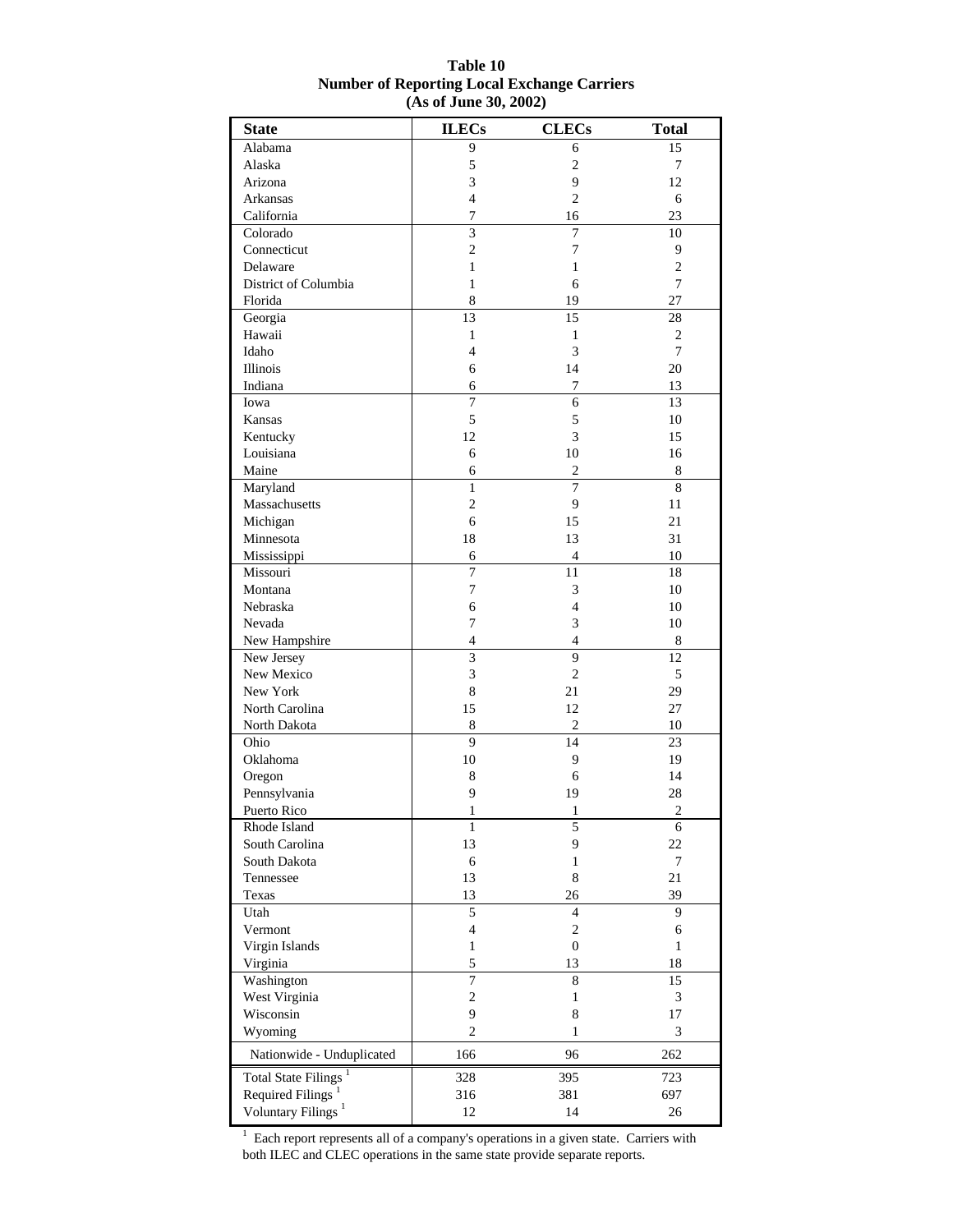**Table 11 Mobile Wireless Telephone Subscribers<sup>1</sup>**

|                              | <b>Jun 2002</b>           | <b>Jun 2002</b>   |                      |                      |                      |                      |                        |                      |                       |
|------------------------------|---------------------------|-------------------|----------------------|----------------------|----------------------|----------------------|------------------------|----------------------|-----------------------|
|                              | <b>Reporting</b>          | Percent           | <b>Subscribers</b>   | <b>Subscribers</b>   | <b>Subscribers</b>   | <b>Subscribers</b>   | <b>Subscribers</b>     | <b>Subscribers</b>   | <b>Percent Change</b> |
| <b>State</b>                 | $\mbox{{\sc Carriers}}^1$ | Resold $^{\rm 2}$ | Dec 1999             | <b>Jun 2000</b>      | <b>Dec 2000</b>      | <b>Jun 2001</b>      | <b>Dec 2001</b>        | <b>Jun 2002</b>      | Jun 01 - Jun 02       |
| Alabama                      | 11                        | 7 %               | 1,080,410            | 1,253,084            | 1,386,294            | 1,930,631            | 1,924,476              | 1,955,223            | $1\%$                 |
| Alaska                       | $\overline{4}$            | 9                 | 165,221              | 169,892              | $\ast$               | 218,424              | 240,216                | 242,133              | 11                    |
| Arizona                      | 13                        | 3                 | 1,125,321            | 1,624,668            | 1,855,115            | 2,018,410            | 2,171,021              | 2,412,998            | 20                    |
| <b>Arkansas</b>              | $\tau$                    | 3                 | 719,919              | 715,467              | 743,928              | 891,275              | 970,127                | 1,130,302            | 27                    |
| California                   | 15                        | 5                 | 8,544,941            | 12,283,369           | 12,710,520           | 14, 184, 625         | 14,997,358             | 15,875,264           | 12                    |
| Colorado                     | 10                        | $\sqrt{2}$        | 1,552,718            | 1,654,989            | 1,856,075            | 1,983,405            | 2,145,816              | 2,247,166            | 13                    |
| Connecticut                  | 6                         | 3                 | 1,077,089            | 1,136,618            | 1,277,123            | 1,418,367            | 1,616,937              | 1,558,076            | $10\,$                |
| Delaware                     | 6                         | $\boldsymbol{2}$  | 270,848              | 275,219<br>3         | 371,014              | 389,284              | 412,611                | 433,049<br>1,001,186 | 11                    |
| Dist. of Columbia<br>Florida | 6<br>12                   | 3<br>6            | 910,116<br>5,158,079 | 4,983,478            | 928,962<br>6,369,985 | 987,323<br>7,536,670 | 1,008,397<br>8,521,734 | 8,139,321            | $\mathbf{1}$<br>8     |
| Georgia                      | 15                        | 6                 | 2,538,983            | 2,687,238            | 2,754,784            | 4,076,119            | 4,020,010              | 4,171,843            | $\overline{c}$        |
| Guam                         | $\ast$                    | $\ast$            | $\ast$               | $\ast$               | $\boldsymbol{0}$     | $\ast$               | $\ast$                 | $\ast$               | $\ast$                |
| Hawaii                       | 6                         | $\mathbf{1}$      | 288,425              | 454,364              | 524,291              | 543,283              | 595,721                | 640,246              | 18                    |
| Idaho                        | 10                        | $\overline{2}$    | 271,436              | 296,066              | 344,564              | 398,781              | 444,864                | 500,693              | 26                    |
| Illinois                     | 10                        | 5                 | 3,922,482            | 4,309,660            | 5,143,767            | 5,621,044            | 5,631,172              | 5,406,664            | $-4$                  |
| Indiana                      | $\,$ 8 $\,$               | $\,$ 8 $\,$       | 1,318,975            | 1,717,378            | 1,715,074            | 1,781,247            | 1,897,049              | 1,999,451            | $12\,$                |
| Iowa                         | 12                        | 8                 | 774,773              | 975,629              | 832,106              | 861,382              | 1,087,608              | 1,157,580            | 34                    |
| Kansas                       | 12                        | 3                 | 669,472              | 724,024              | 801,293              | 901,225              | 956,050                | 1,061,154            | 18                    |
| Kentucky                     | 9                         | 8                 | 911,700              | 999,544              | 1,026,334            | 1,176,756            | 1,307,988              | 1,402,802            | 19                    |
| Louisiana                    | 11                        | 12                | 1,227,106            | 1,294,693            | 1,306,457            | 1,677,292            | 1,838,244              | 2,086,529            | 24                    |
| Maine                        | 5                         | $\mathbf{1}$      | 187,003              | 283,640              | 359,786              | 399,616              | 427,313                | 457,835              | 15                    |
| Maryland                     | 8                         | 3                 | 1,473,494            | 3                    | 1,982,477            | 2,134,125            | 2,298,384              | 2,372,708            | 11                    |
| Massachusetts                | 6                         | 3                 | 1,892,014            | 2,228,169            | 2,649,130            | 2,753,685            | 2,988,667              | 3,274,877            | 19                    |
| Michigan                     | 15                        | 5                 | 3,512,813            | 3,423,535            | 3,551,719            | 4,071,091            | 4,238,399              | 4,710,370            | 16                    |
| Minnesota                    | 12                        | 5                 | 1,550,411            | 1,595,560            | 1,851,430            | 2,014,317            | 2,153,857              | 2,254,895            | 12                    |
| Mississippi                  | 11                        | 13                | 673,355              | 509,038              | 786,577              | 993,781              | 980,918                | 1,039,739            | 5                     |
| Missouri                     | 11                        | $\overline{4}$    | 1,855,452            | 1,848,775            | 1,767,411            | 1,937,684            | 2,106,599              | 2,246,299            | 16                    |
| Montana                      | $\overline{4}$            | $\boldsymbol{2}$  | $\ast$               | $\ast$               | $\ast$               | $\ast$               | 279,349                | 291,429              | $\ast$                |
| Nebraska                     | 8                         | $\mathbf{1}$      | 576,296              | 600,885              | 659,380              | 712,685              | 791,799                | 838,568              | 18                    |
| Nevada                       | $\tau$                    | 6                 | 750,335              | 825,163              | 684,752              | 766,581              | 842,155                | 893,788              | 17                    |
| New Hampshire                | $\,$ 8 $\,$               | $11\,$            | 280,508              | 309,263              | 387,264              | 445,181              | 492,112                | 529,498              | 19                    |
| New Jersey                   | 6<br>9                    | $\overline{2}$    | 2,289,181            | 2,750,024            | 3,575,130            | 3,896,778            | 4,283,643              | 4,530,663            | 16                    |
| New Mexico<br>New York       | 11                        | 10<br>6           | 363,827<br>4,833,816 | 395,111<br>5,016,524 | 443,343<br>5,918,136 | 619,582<br>6,749,096 | 660,849<br>7,247,181   | 735,107<br>7,713,977 | 19<br>14              |
| North Carolina               | 11                        | 6                 | 2,536,068            | 2,730,178            | 3,105,811            | 3,377,331            | 3,605,441              | 4,429,832            | 31                    |
| North Dakota                 | $\ast$                    | $\ast$            | $\ast$               | $\ast$               | $\ast$               | $\ast$               | $\ast$                 | 245,578              | $\ast$                |
| Ohio                         | 14                        | 4                 | 3,237,786            | 3,278,960            | 4,150,498            | 4,255,934            | 4,739,795              | 4,887,335            | 15                    |
| Oklahoma                     | 12                        | $\overline{4}$    | 826,637              | 979,513              | 1,124,214            | 1,200,234            | 1,288,357              | 1,366,437            | 14                    |
| Oregon                       | 10                        | $\overline{4}$    | 914,848              | 1,082,425            | 1,201,207            | 1,268,909            | 1,399,279              | 1,473,883            | 16                    |
| Pennsylvania                 | 12                        | 3                 | 2,767,474            | 3,850,372            | 4,129,186            | 4,378,216            | 4,849,085              | 4,986,819            | 14                    |
| Puerto Rico                  | $\epsilon$                | $\boldsymbol{0}$  |                      | 1,090,005            | 757,613              | 1,374,747            | 1,128,736              | 1,136,619            | $-17$                 |
| Rhode Island                 | 6                         | 3                 | 279,304              | 313,550              | 355,889              | 401,805              | 454,936                | 461,004              | 15                    |
| South Carolina               | 10                        | 17                | 1,137,232            | 1,236,338            | 1,392,586            | 1,502,345            | 1,625,392              | 1,724,156            | 15                    |
| South Dakota                 | $\overline{\mathcal{A}}$  | 3                 | $\ast$               | $\ast$               | $\ast$               | $\ast$               | 278,646                | 292,210              | $\ast$                |
| Tennessee                    | 11                        | 5                 | 1,529,054            | 1,876,444            | 1,985,851            | 2,251,208            | 2,443,483              | 2,573,801            | 14                    |
| Texas                        | 17                        | $\sqrt{6}$        | 5,792,453            | 6,705,423            | 7,548,537            | 8,294,338            | 9,062,064              | 9,521,985            | 15                    |
| Utah                         | 9                         | 3                 | 643,824              | 692,006              | 750,244              | 833,492              | 919,002                | 970,854              | 16                    |
| Vermont                      | ×                         | $\ast$            | $\ast$               | *                    | *                    | $\ast$               | $\ast$                 |                      |                       |
| Virgin Islands               | *                         | $\ast$            | *                    | $\boldsymbol{0}$     | $\boldsymbol{0}$     | $\ast$               | $\ast$                 | $\ast$               | $\ast$                |
| Virginia                     | 11                        | 3                 | 1,860,262            | $\mathbf 3$          | 2,450,289            | 2,767,247            | 2,982,089              | 3,155,390            | 14                    |
| Washington                   | 10                        | $\overline{4}$    | 1,873,475            | 2,144,767            | 2,286,082            | 2,493,214            | 2,706,030              | 2,846,197            | 14                    |
| West Virginia                | 9                         | $\,8\,$           | 241,265              | 347,916              | 392,384              | 452,036              | 498,811                | 549,721              | $22\,$                |
| Wisconsin                    | 11                        | 6                 | 1,525,818            | 1,342,908            | 1,698,520            | 2,008,679            | 2,229,389              | 2,522,479            | 26                    |
| Wyoming                      | $\overline{4}$            | 3                 | 127,634              | *                    | *                    | 173,939              | 194,665                | 168,232              | $-3$                  |
| Nationwide                   | 81                        | 5 %               | 79,696,083           | 90,643,058           | 101,043,219          | 114,028,928          | 122,399,943            | 128,845,821          | 13 %                  |

NM - Not meaningful.

\* Data withheld to maintain firm confidentiality.

 $1$  Carriers with under 10,000 subscribers in a state were not required to report.

 $2$  Percentage of mobile wireless subscribers receiving their service from a mobile wireless reseller.

<sup>3</sup> At the end of June 2000, the District of Columbia, Maryland, and Virginia had a total of 4.8 million subscribers. The state-by-state totals for these individual states were inconsistently reported at the end of June 2000 compared to the other filing periods.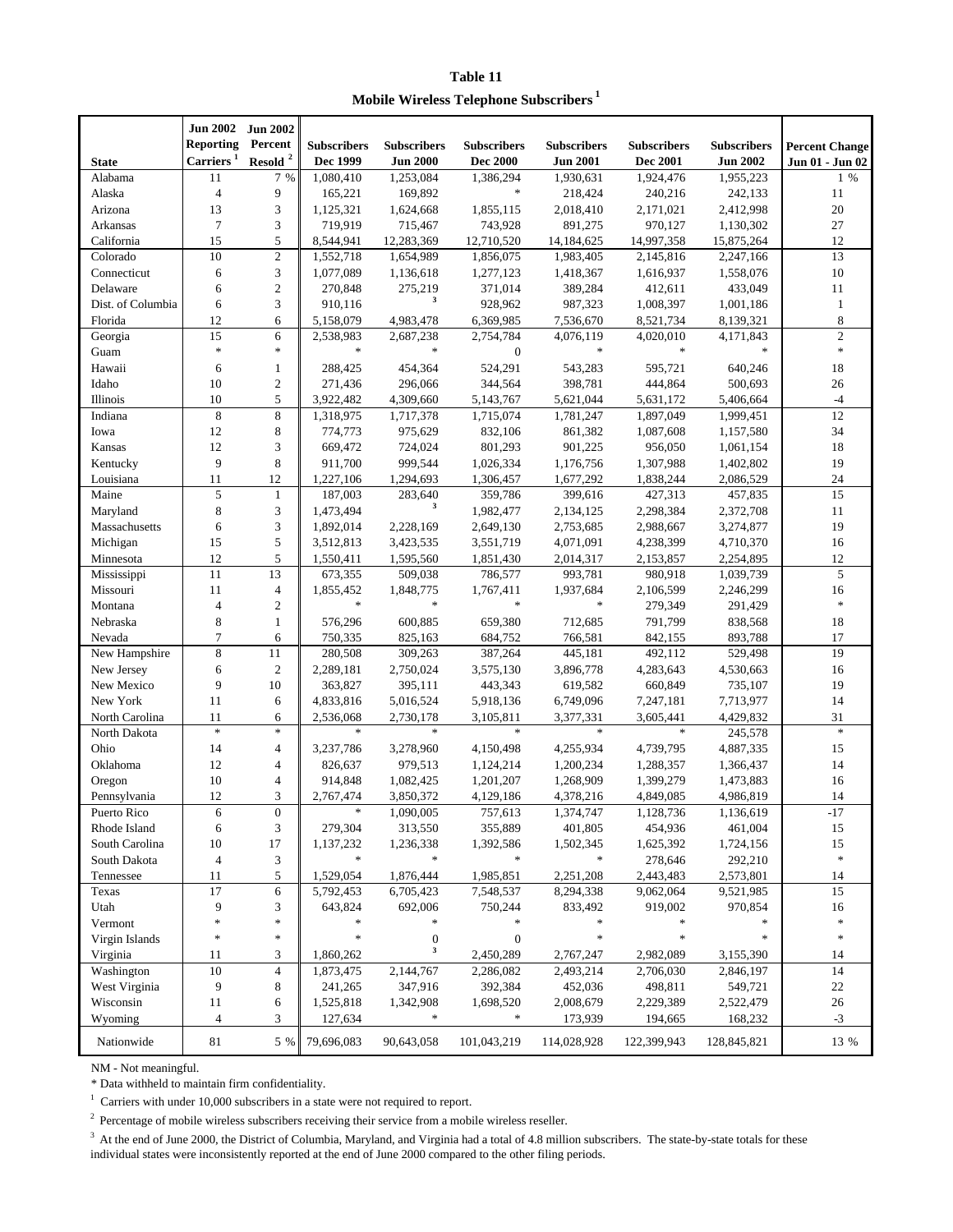| <b>Number of CLECs</b>      | <b>June 2000</b> | <b>June 2001</b> | <b>June 2002</b> |
|-----------------------------|------------------|------------------|------------------|
|                             | 46.6 %           | 40.0 %           | 33.0 %           |
|                             | 19.7             | 16.3             | 19.5             |
| $\mathcal{D}_{\mathcal{A}}$ | 9.1              | 9.9              | 10.3             |
| 3                           | 6.9              | 8.2              | 7.9              |
|                             | 5.0              | 5.6              | 6.6              |
|                             | 3.9              | 4.1              | 4.9              |
| 6                           | 2.4              | 3.3              | 4.0              |
|                             | 1.6              | 2.6              | 3.1              |
| 8                           | 1.2              | 2.2              | 2.5              |
| Q                           | 1.1              | 1.7              | 1.9              |
| 10 or More                  | 2.5              | 5.9              | 6.3              |

**Table 12 Percentage of Zip Codes with Competitive Local Exchange Carriers**

| Table 13                                                         |
|------------------------------------------------------------------|
| Households in Zip Codes with Competitive Local Exchange Carriers |

| Number of      | <b>June 2000</b>  |            |                   | <b>June 2001</b> | <b>June 2002</b> |            |  |
|----------------|-------------------|------------|-------------------|------------------|------------------|------------|--|
| <b>CLECs</b>   | <b>Households</b> | Percentage | <b>Households</b> | Percentage       | Households       | Percentage |  |
| $\Omega$       | 14,961,004        | 14.5 %     | 9,868,758         | 9.5 %            | 6,859,756        | 6.6 %      |  |
| 1              | 13,916,596        | 13.5       | 9,263,142         | 9.0              | 9,455,112        | 9.1        |  |
| $\overline{c}$ | 12,347,623        | 11.9       | 9,049,456         | 8.8              | 9,300,071        | 9.0        |  |
| 3              | 12,926,647        | 12.5       | 11,917,810        | 11.5             | 9,869,776        | 9.5        |  |
| $\overline{4}$ | 11,440,264        | 11.1       | 10,404,061        | 10.1             | 10,681,130       | 10.3       |  |
| 5              | 9,885,363         | 9.6        | 9,013,244         | 8.7              | 9,340,889        | 9.0        |  |
| 6              | 6,604,080         | 6.4        | 7,817,760         | 7.6              | 8,733,144        | 8.4        |  |
| 7              | 4,448,655         | 4.3        | 6,237,933         | 6.0              | 7,825,294        | 7.6        |  |
| 8              | 3,824,159         | 3.7        | 5,746,855         | 5.6              | 6,253,910        | 6.0        |  |
| 9              | 3,865,944         | 3.7        | 4,661,435         | 4.5              | 4,733,044        | 4.6        |  |
| 10             | 2,910,477         | 2.8        | 4,408,375         | 4.3              | 5,461,757        | 5.3        |  |
| 11             | 2,614,329         | 2.5        | 3,786,700         | 3.7              | 4,448,259        | 4.3        |  |
| 12             | 1,398,600         | 1.4        | 3,300,413         | 3.2              | 3,391,137        | 3.3        |  |
| 13             | 762,738           | 0.7        | 2,671,838         | 2.6              | 2,655,534        | 2.6        |  |
| 14             | 630,526           | 0.6        | 1,667,014         | 1.6              | 1,174,586        | 1.1        |  |
| 15             | 306,073           | 0.3        | 1,073,135         | 1.0              | 1,061,659        | 1.0        |  |
| 16             | 247,495           | 0.2        | 815,304           | 0.8              | 574,415          | 0.6        |  |
| 17             | 166,946           | 0.2        | 490,565           | 0.5              | 598,246          | 0.6        |  |
| 18             | 111,027           | 0.1        | 530,607           | 0.5              | 368,719          | 0.4        |  |
| 18<br>$\rm{>}$ | 10,121            | 0.0        | 654,262           | 0.6              | 592,229          | 0.6        |  |

Source: Demographic Power Pack, Current Year Update (2000), MapInfo Corporation.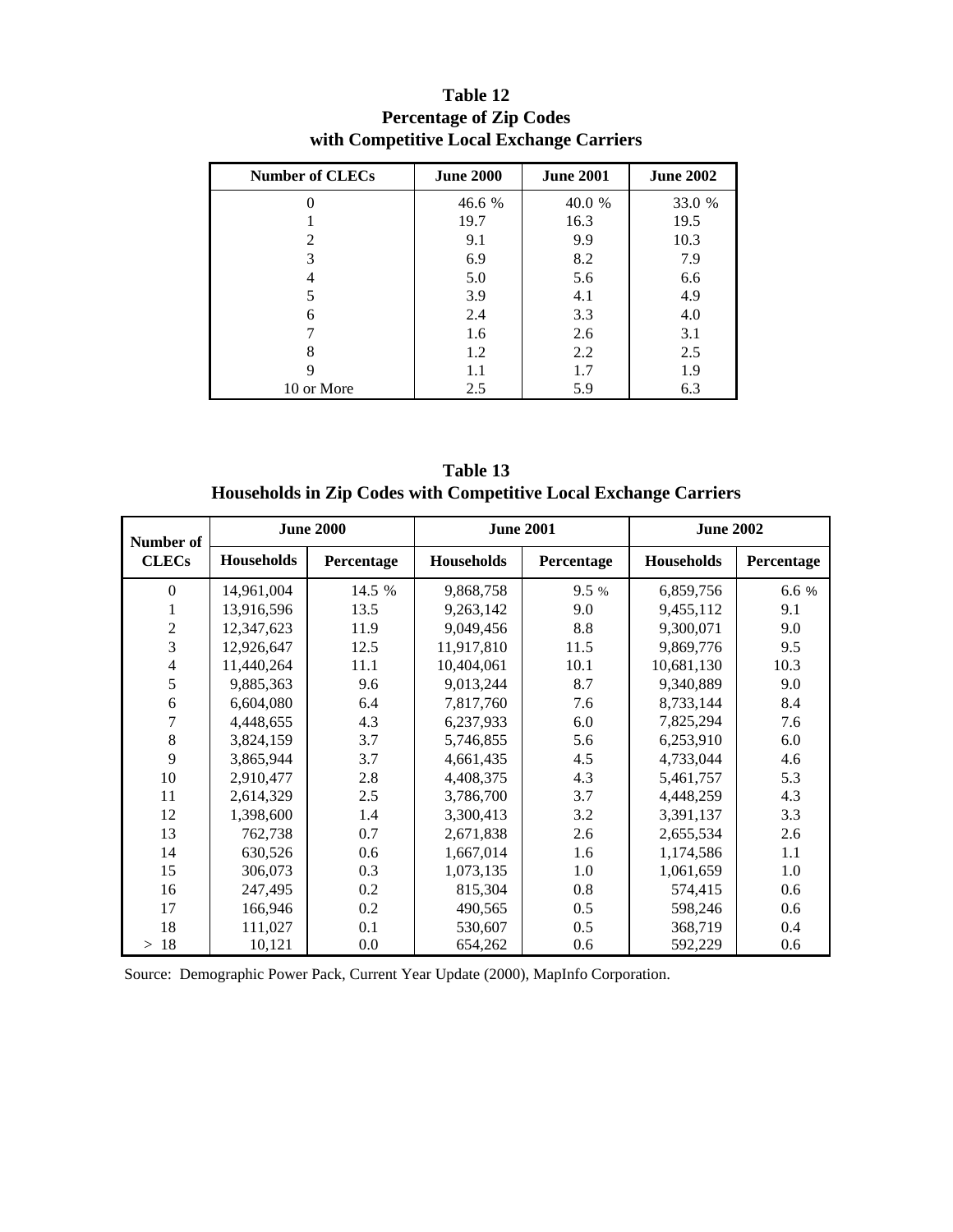|                   | <b>Number of CLECs</b> |                    |                  |                  |                  |                  |                  |                  |                    |
|-------------------|------------------------|--------------------|------------------|------------------|------------------|------------------|------------------|------------------|--------------------|
| <b>State</b>      | Zero                   | <b>One - Three</b> | Four             | <b>Five</b>      | Six              | <b>Seven</b>     | Eight            | <b>Nine</b>      | <b>Ten or More</b> |
| Alabama           | 39 %                   | 46 %               | 12 %             | 2 %              | $2\sqrt{96}$     | $0\%$            | $0\%$            | $0\%$            | $0\%$              |
| Alaska            | 76                     | 24                 | $\boldsymbol{0}$ | $\boldsymbol{0}$ | $\boldsymbol{0}$ | $\boldsymbol{0}$ | $\boldsymbol{0}$ | $\boldsymbol{0}$ | 0                  |
| Arizona           | 28                     | 33                 | 7                | 10               | 9                | 9                | $\overline{4}$   | $\mathbf{1}$     | $\boldsymbol{0}$   |
| Arkansas          | 69                     | 31                 | $\overline{0}$   | $\boldsymbol{0}$ | $\boldsymbol{0}$ | $\boldsymbol{0}$ | $\mathbf{0}$     | $\boldsymbol{0}$ | $\overline{0}$     |
| California        | 15                     | 42                 | 7                | 7                | 7                | 6                | 6                | $\overline{4}$   | 6                  |
| Colorado          | 26                     | 52                 | $\overline{4}$   | $\overline{2}$   | 7                | 9                | $\overline{0}$   | $\overline{0}$   | $\theta$           |
| Connecticut       | $\mathbf{1}$           | 42                 | 34               | 16               | 6                | $\boldsymbol{0}$ | $\boldsymbol{0}$ | $\boldsymbol{0}$ | $\boldsymbol{0}$   |
| Delaware          | $\theta$               | 100                | $\overline{0}$   | $\mathbf{0}$     | $\boldsymbol{0}$ | $\overline{0}$   | $\mathbf{0}$     | $\mathbf{0}$     | $\overline{0}$     |
| Dist. of Columbia | 15                     | 19                 | 26               | 22               | 19               | $\boldsymbol{0}$ | $\mathbf{0}$     | $\mathbf{0}$     | $\boldsymbol{0}$   |
| Florida           | 9                      | 28                 | $\,8\,$          | 6                | 5                | 5                | 6                | 5                | 27                 |
| Georgia           | 26                     | 29                 | $\overline{4}$   | 6                | 7                | 6                | 5                | 3                | 15                 |
| Hawaii            | 60                     | 40                 | $\mathbf{0}$     | $\boldsymbol{0}$ | $\boldsymbol{0}$ | $\boldsymbol{0}$ | $\mathbf{0}$     | $\boldsymbol{0}$ | $\boldsymbol{0}$   |
| Idaho             | 45                     | 55                 | $\theta$         | $\boldsymbol{0}$ | $\boldsymbol{0}$ | $\boldsymbol{0}$ | $\boldsymbol{0}$ | $\boldsymbol{0}$ | $\overline{0}$     |
| <b>Illinois</b>   | 35                     | 36                 | 4                | $\overline{4}$   | 4                | $\overline{c}$   | 3                | 5                | 8                  |
| Indiana           | 45                     | 46                 | 5                | 3                | $\boldsymbol{0}$ | $\boldsymbol{0}$ | $\mathbf{0}$     | $\boldsymbol{0}$ | $\overline{0}$     |
| Iowa              | 38                     | 62                 | $\mathbf{1}$     | $\boldsymbol{0}$ | $\boldsymbol{0}$ | $\overline{0}$   | $\mathbf{0}$     | $\mathbf{0}$     | $\theta$           |
| Kansas            | 60                     | 33                 | $6\,$            | $\mathbf{1}$     | $\boldsymbol{0}$ | $\boldsymbol{0}$ | $\boldsymbol{0}$ | $\mathbf{0}$     | 0                  |
| Kentucky          | 79                     | 21                 | $\boldsymbol{0}$ | $\boldsymbol{0}$ | $\boldsymbol{0}$ | $\boldsymbol{0}$ | $\boldsymbol{0}$ | $\boldsymbol{0}$ | $\boldsymbol{0}$   |
| Louisiana         | 26                     | 45                 | 7                | $\overline{4}$   | $\overline{4}$   | 7                | $\overline{7}$   | $\boldsymbol{0}$ | $\boldsymbol{0}$   |
| Maine             | 34                     | 66                 | $\boldsymbol{0}$ | $\boldsymbol{0}$ | $\boldsymbol{0}$ | $\boldsymbol{0}$ | $\boldsymbol{0}$ | $\boldsymbol{0}$ | $\overline{0}$     |
| Maryland          | $\theta$               | 49                 | $\overline{12}$  | 14               | 13               | 11               | $\mathbf{0}$     | $\boldsymbol{0}$ | $\overline{0}$     |
| Massachusetts     | 1                      | 40                 | 23               | 11               | 11               | 5                | 5                | 3                | $\boldsymbol{0}$   |
| Michigan          | $\mathbf{1}$           | 31                 | 18               | 15               | 8                | 6                | 6                | 6                | 10                 |
| Minnesota         | 34                     | 46                 | 7                | 5                | 4                | 4                | 1                | $\boldsymbol{0}$ | $\overline{0}$     |
| Mississippi       | 10                     | 88                 | $\overline{2}$   | $\boldsymbol{0}$ | $\boldsymbol{0}$ | $\boldsymbol{0}$ | $\boldsymbol{0}$ | $\mathbf{0}$     | $\boldsymbol{0}$   |
| Missouri          | 49                     | 30                 | $\overline{6}$   | 6                | $\overline{3}$   | $\overline{3}$   | $\overline{3}$   | $\overline{0}$   | $\overline{0}$     |
| Montana           | 93                     | $\boldsymbol{7}$   | $\boldsymbol{0}$ | $\boldsymbol{0}$ | $\boldsymbol{0}$ | $\boldsymbol{0}$ | $\boldsymbol{0}$ | $\boldsymbol{0}$ | $\boldsymbol{0}$   |
| Nebraska          | 67                     | 28                 | 5                | $\boldsymbol{0}$ | $\boldsymbol{0}$ | $\boldsymbol{0}$ | $\overline{0}$   | $\boldsymbol{0}$ | $\overline{0}$     |
| Nevada            | 54                     | 46                 | $\overline{0}$   | $\boldsymbol{0}$ | $\overline{0}$   | $\overline{0}$   | $\overline{0}$   | $\overline{0}$   | $\overline{0}$     |
| New Hampshire     | $\mathfrak{Z}$         | 82                 | 14               | $\boldsymbol{0}$ | $\boldsymbol{0}$ | $\boldsymbol{0}$ | $\boldsymbol{0}$ | $\boldsymbol{0}$ | $\boldsymbol{0}$   |
| New Jersey        | $\mathbf{2}$           | 40                 | 18               | 16               | $\overline{11}$  | 8                | $\overline{4}$   | $\boldsymbol{0}$ | $\overline{0}$     |
| New Mexico        | 85                     | 15                 | $\mathbf{0}$     | $\mathbf{0}$     | $\boldsymbol{0}$ | $\boldsymbol{0}$ | $\boldsymbol{0}$ | $\mathbf{0}$     | $\boldsymbol{0}$   |
| New York          | 6                      | 23                 | $\,8\,$          | 8                | 9                | 8                | $\boldsymbol{7}$ | $\boldsymbol{7}$ | 25                 |
| North Carolina    | 18                     | 55                 | 6                | 4                | 3                | $\overline{c}$   | $\overline{c}$   | $\overline{c}$   | 7                  |
| North Dakota      | 67                     | 33                 | $\boldsymbol{0}$ | $\boldsymbol{0}$ | $\boldsymbol{0}$ | $\boldsymbol{0}$ | $\boldsymbol{0}$ | $\boldsymbol{0}$ | $\boldsymbol{0}$   |
| Ohio              | 37                     | 39                 | 7                | 5                | $\overline{4}$   | $\overline{2}$   | $\overline{3}$   | $\overline{3}$   | $\overline{0}$     |
| Oklahoma          | 44                     | 31                 | $\overline{7}$   | 8                | 6                | 3                | $\overline{0}$   | $\boldsymbol{0}$ | $\boldsymbol{0}$   |
| Oregon            | 51                     | 30                 | 10               | 7                | 3                | $\boldsymbol{0}$ | $\mathbf{0}$     | $\boldsymbol{0}$ | $\mathbf{0}$       |
| Pennsylvania      | 19                     | 35                 | $\,8\,$          | 7                | 5                | 5                | $\overline{4}$   | $\overline{4}$   | 13                 |
| Puerto Rico       | 81                     | 19                 | $\mathbf{0}$     | $\boldsymbol{0}$ | $\boldsymbol{0}$ | $\boldsymbol{0}$ | $\overline{0}$   | $\boldsymbol{0}$ | $\boldsymbol{0}$   |
| Rhode Island      | $\mathbf{1}$           | 43                 | 36               | 19               | $\overline{0}$   | $\boldsymbol{0}$ | $\boldsymbol{0}$ | $\mathbf{0}$     | 0                  |
| South Carolina    | 31                     | 40                 | 6                | 6                | $\sqrt{5}$       | 7                | 5                | $\boldsymbol{0}$ | 0                  |
| South Dakota      | 68                     | 32                 | $\boldsymbol{0}$ | $\boldsymbol{0}$ | $\boldsymbol{0}$ | $\boldsymbol{0}$ | $\boldsymbol{0}$ | $\boldsymbol{0}$ | 0                  |
| Tennessee         | 42                     | 32                 | 8                | $10\,$           | $\sqrt{6}$       | 2                | $\boldsymbol{0}$ | $\boldsymbol{0}$ | $\boldsymbol{0}$   |
| <b>Texas</b>      | 17                     | 23                 | 5                | 3                | 3                | 3                | 5                | 5                | 36                 |
| Utah              | 36                     | 53                 | 11               | $\boldsymbol{0}$ | $\boldsymbol{0}$ | $\boldsymbol{0}$ | $\boldsymbol{0}$ | $\boldsymbol{0}$ | $\boldsymbol{0}$   |
| Vermont           | 14                     | 86                 | $\boldsymbol{0}$ | $\boldsymbol{0}$ | $\overline{0}$   | $\boldsymbol{0}$ | $\mathbf{0}$     | $\boldsymbol{0}$ | $\overline{0}$     |
| Virginia          | 28                     | 48                 | 6                | 6                | 6                | $\overline{4}$   | 1                | $\mathbf{0}$     | 0                  |
| Washington        | 42                     | 38                 | 6                | 3                | $\overline{4}$   | $\overline{4}$   | $\overline{4}$   | $\mathbf{0}$     | $\mathbf{0}$       |
| West Virginia     | 99                     | $\mathbf{1}$       | $\boldsymbol{0}$ | $\boldsymbol{0}$ | $\boldsymbol{0}$ | $\boldsymbol{0}$ | $\mathbf{0}$     | $\boldsymbol{0}$ | $\mathbf{0}$       |
| Wisconsin         | 32                     | 54                 | 6                | 5                | $\mathfrak{Z}$   | $\boldsymbol{0}$ | $\boldsymbol{0}$ | $\boldsymbol{0}$ | $\mathbf{0}$       |
| Wyoming           | 45                     | 55                 | $\boldsymbol{0}$ | $\boldsymbol{0}$ | $\boldsymbol{0}$ | $\boldsymbol{0}$ | $\mathbf{0}$     | $\boldsymbol{0}$ | $\boldsymbol{0}$   |

Nationwide 33 % 38 % 7 % 5 % 4 % 3 % 2 % 2 % 6 %

### **Table 14 Percentage of Zip Codes with Competitive Local Exchange Carriers (As of June 30, 2002)**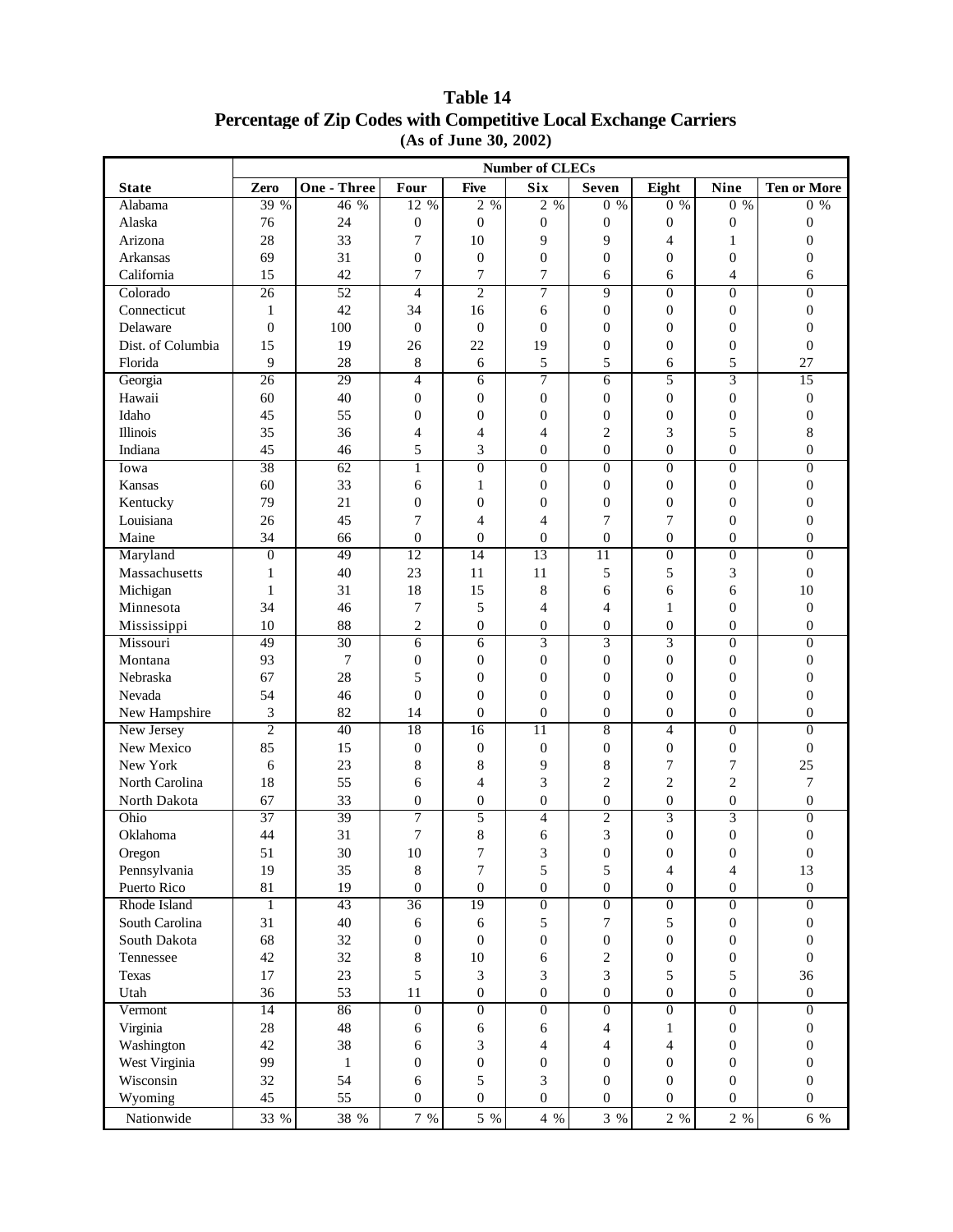**Reporting CLECs by Zip Code (As of June 30, 2002)**